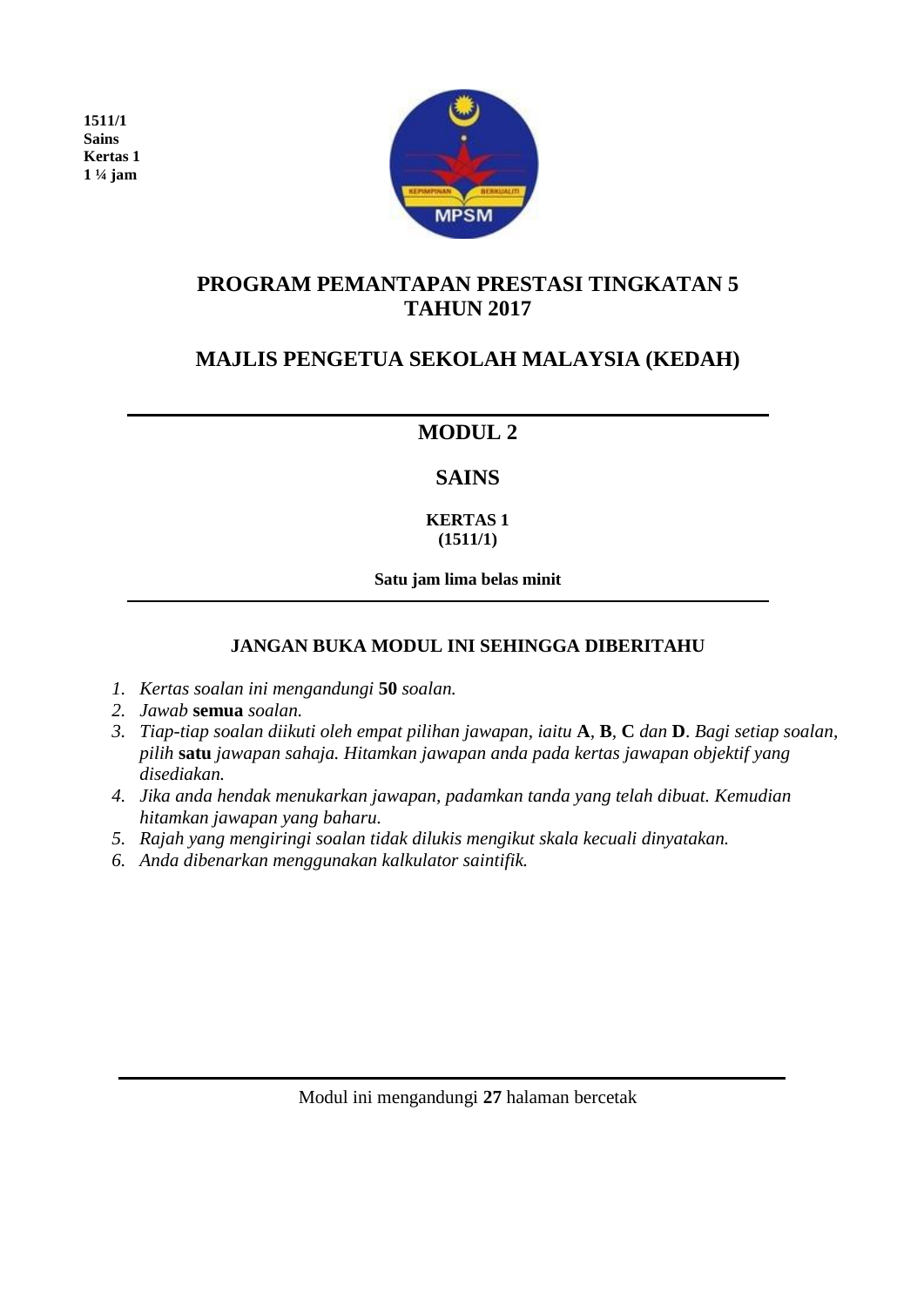1 Which of the following is the human nervous system? *Antara yang berikut, yang manakah sistem saraf pusat*?







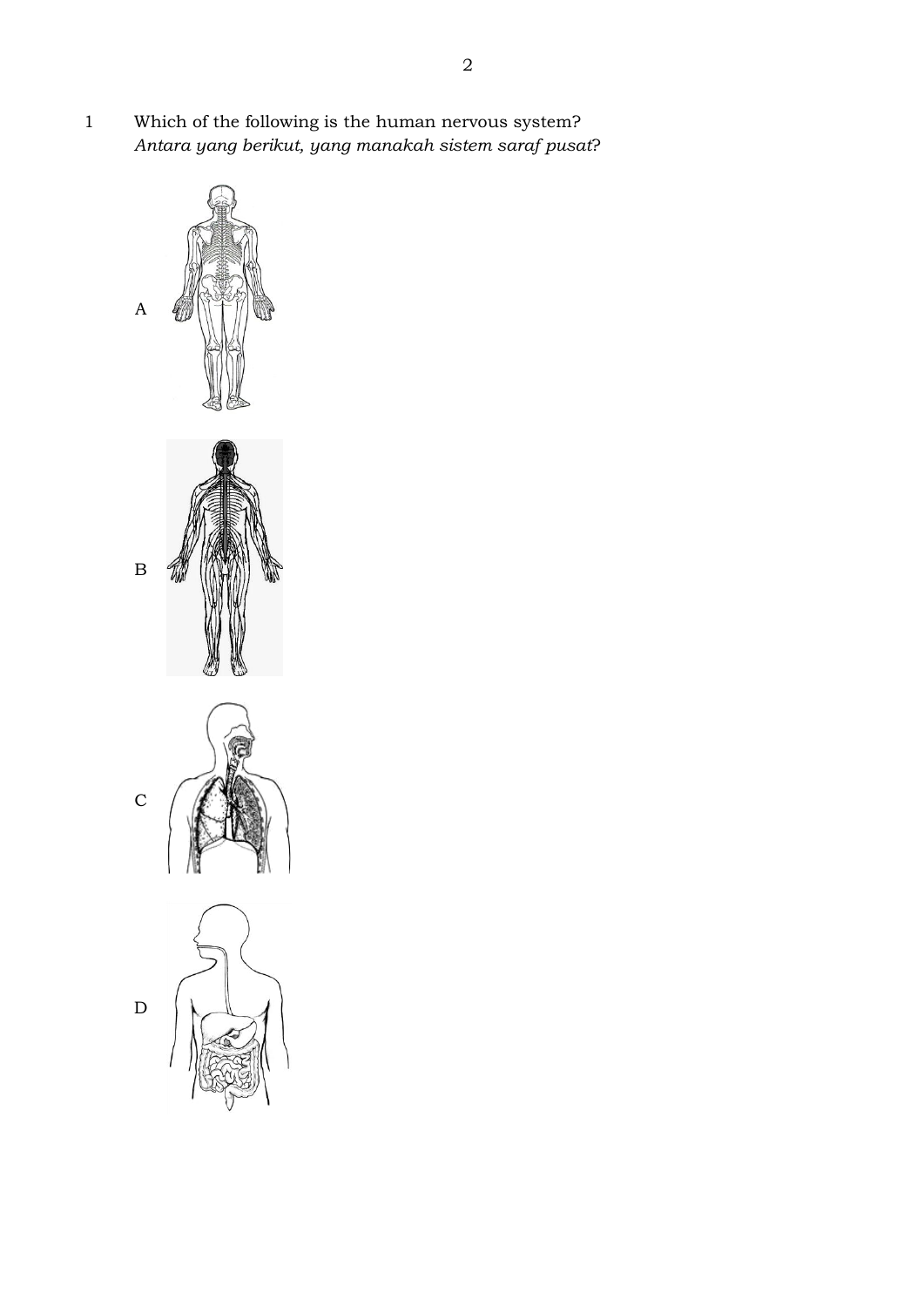2 Table 1 shows the function of neurone X and neurone Y. *Jadual* 1 *menunjukkan fungsi neuron* X *dan neuron* Y*.*

| <b>Neurone Y</b><br><b>Neuron</b> Y                                                                               |
|-------------------------------------------------------------------------------------------------------------------|
| Carry impulse from central nervous<br>system to effectors<br>Membawa impuls dari sistem saraf<br>pusat ke efektor |
|                                                                                                                   |

*Jadual* 1

What is the neurone X and neurone Y? *Apakah neuron* X *dan neuron* Y?

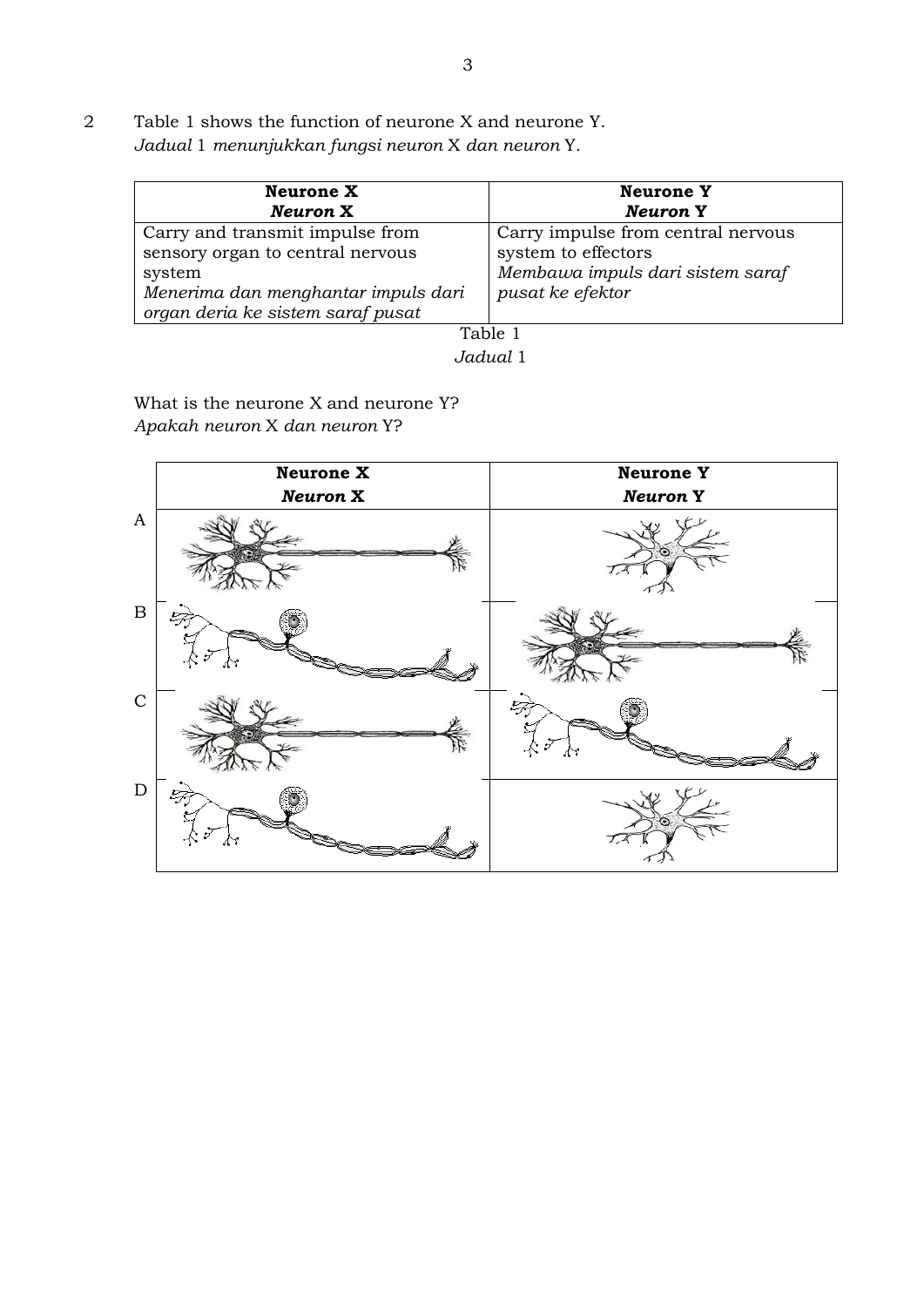3 Diagram 1 shows the structure of a human brain. *Rajah* 1 *menunjukkan struktur otak manusia.*

> A diver hit his head hard on the spring board. The impact caused him unable to move from the waist down.

*Kepala seorang penerjun terhantuk dengan kuat pada papan anjal. Impak itu telah menyebabkannya tidak dapat bergerak daripada bahagian pinggang ke bawah.*

Which part **A**, **B**, **C** or **D** is injured?

*Antara bahagian* **A***,* **B***,* **C** *dan* **D***, yang manakah tercedera*?



*Rajah*1

- 4 Excessive addiction of alcohol will cause *Ketagihan alkohol secara berlebihan akan mengakibatkan*
	- A permanent damages of liver cell. *kerosakan sel hati secara kekal.*
	- B brain activities become rapid. *aktiviti otak menjadi cepat.*
	- C metabolic rate increases. *kadar metabolisme meningkat.*
	- D destroy neurone. *memusnahkan neuron.*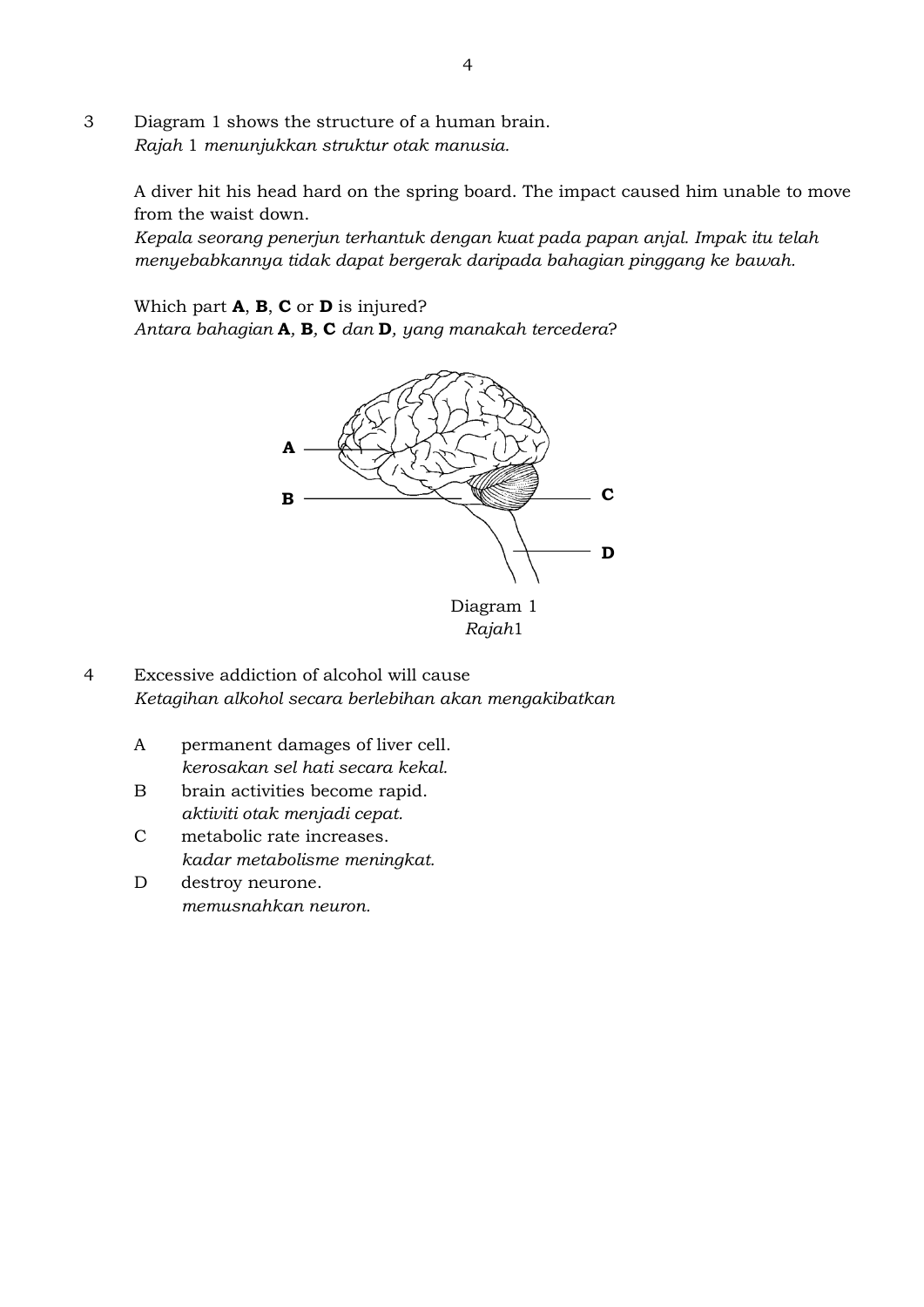5 Choose the correct pair of cell division process and the occurrence of cell division. *Pilih padanan yang betul tentang proses pembahagian sel dan tempat berlakunya pembahagian sel itu.*

|               | <b>Cell divison process</b><br>Proses pembahagian sel | Place the occurrence of cell division<br>Tempat berlakunya pembahagian sel |
|---------------|-------------------------------------------------------|----------------------------------------------------------------------------|
| A             | Mitosis                                               | Heart                                                                      |
|               | Mitosis                                               | Jantung                                                                    |
| B             | Meiosis                                               | Skin                                                                       |
|               | <b>Meiosis</b>                                        | Kulit                                                                      |
| $\mathcal{C}$ | Mitosis                                               | <b>Testis</b>                                                              |
|               | Mitosis                                               | Testis                                                                     |
| D             | Meiosis                                               | Liver                                                                      |
|               | <b>Meiosis</b>                                        | Hati                                                                       |

- 6 A boy suffers from a genetic disease that shows the following characteristics. *Seorang budak lelaki menghidap sejenis penyakit baka yang menunjukkan ciri-ciri berikut.*
	- Slanting eyes *Mata sepet*
	- Mental retarded *Terencat akal*

What is the genotype of the boy? *Apakah genotip budak lelaki itu*?

- A 45 + XXY
- B 44 + XXY
- $C \t 45 + XY$
- $D$  44 + XX
- 7 Which of the following is an example of continuous variation? *Manakah antara berikut adalah contoh variasi selanjar*?
	- A Height *Ketinggian*  B Fingerprint
	- *Cap jari* C Blood group *Kumpulan darah*
	- D Attached ear lobe *Cuping telinga melekap*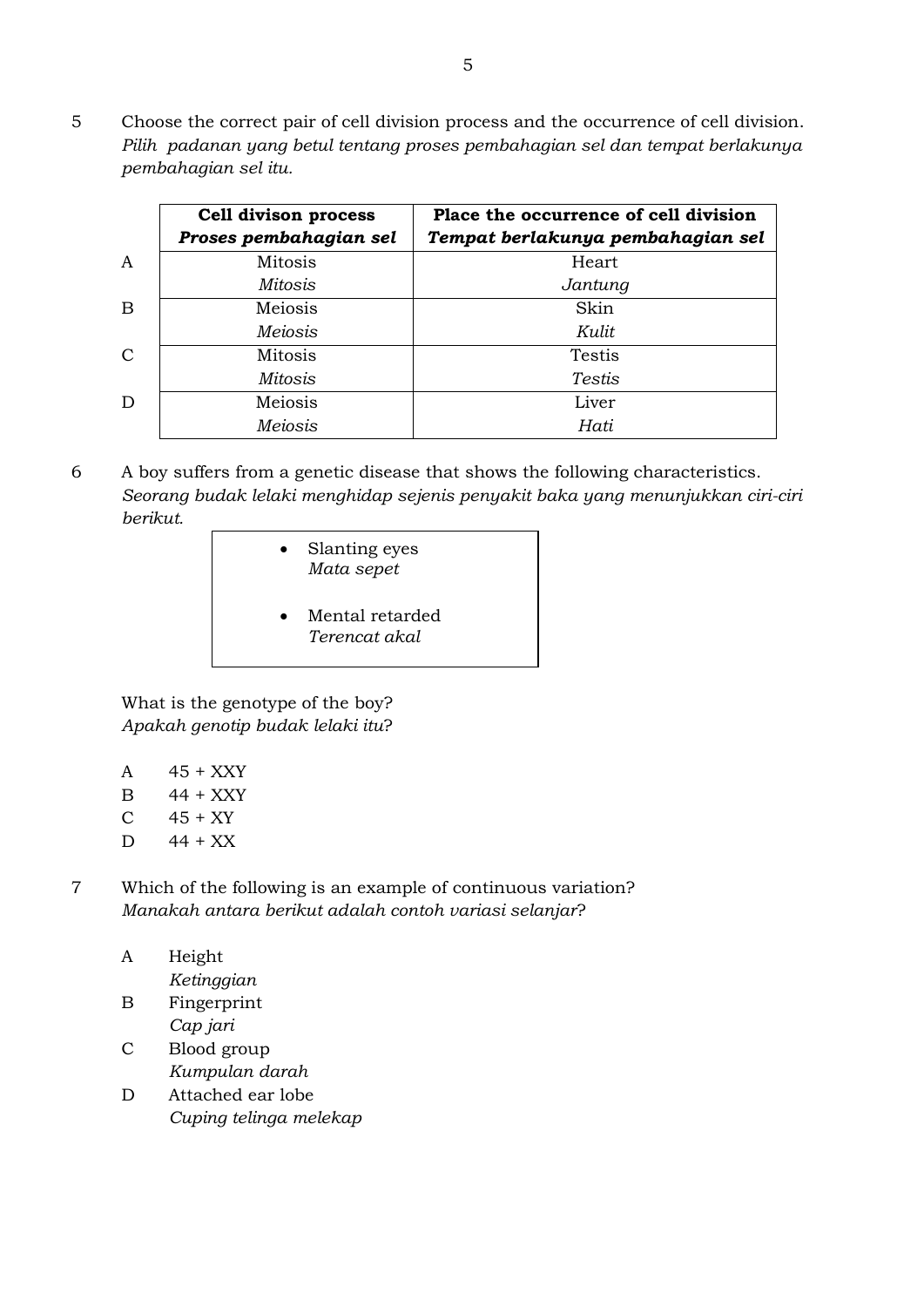8 Diagram 2 shows the structure of an atom. Which of the following **A, B**, **C** or **D** is an electron? *Rajah*2 *menunjukkan struktur satu atom. Antara* **A, B, C** *dan* **D***, yang manakah elektron*?



 Diagram 2  *Rajah* 2

9 Table 2 shows four particles P, Q, R and S that contain different combination of proton numbers and nucleon numbers. *Jadual* 2 *menunjukkan empat zarah* P, Q, R *dan* S *yang mempunyai gabungan nombor proton dan nombor nukleon yang berlainan.*

| <b>Particle</b><br>Zarah | Proton number<br>Nombor proton | Nucleon number<br>Nombor nukleon |
|--------------------------|--------------------------------|----------------------------------|
|                          |                                | 16                               |
|                          |                                |                                  |
|                          |                                | .8                               |
|                          |                                |                                  |

Jadual 2 *Rajah* 2

Which particles are isotopes? *Zarah-zarah manakah adalah isotop*?

- A P and R
	- P *dan* R
- B P and Q
- P *dan* Q
- C Q and R
- Q *dan* R D Q and S
	- Q *dan* S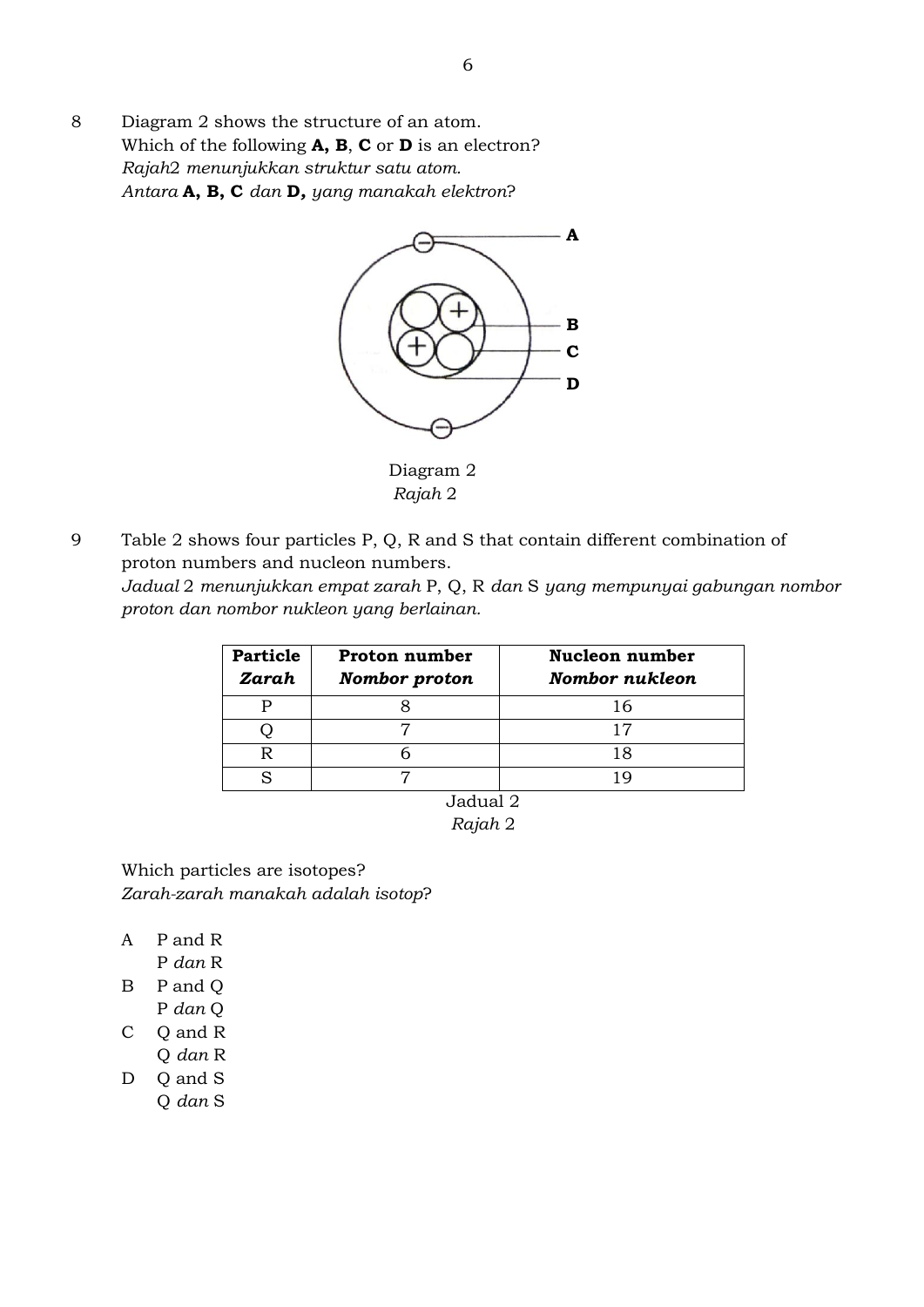10 Table 3 shows physical properties of four elements. *Jadual* 3 *menunjukkan sifat-sifat fizik bagi empat unsur.*

| Elements | <b>Properties</b>             |  |
|----------|-------------------------------|--|
| Unsur    | Sifat                         |  |
| K        | Shiny surface                 |  |
|          | Permukaan berkilat            |  |
| L        | Heat insulator                |  |
|          | Penebat haba                  |  |
| М        | Low tensile strength          |  |
|          | Kekuatan regangan yang rendah |  |
| N        | Ductile                       |  |
|          | Mulur                         |  |
|          | Table 3                       |  |

*Jadual* 3

Which of the following are non metals? *Antara yang berikut , unsur yang manakah bukan logam*?

- A K and L
- K *dan* L
- B M and N M *dan* N
- C L dan M
	- L *dan* M
- D K and N K *dan* N
- 11 What is the process used to obtain sugar from sugar cane juice? *Apakah proses yang digunakan untuk memperoleh gula daripada jus tebu*?
	- A Crystallization *Penghabluran*
	- B Evaporation *Penyejatan*
	- C Distillation *Penyulingan*
	- D Boiling *Pendidihan*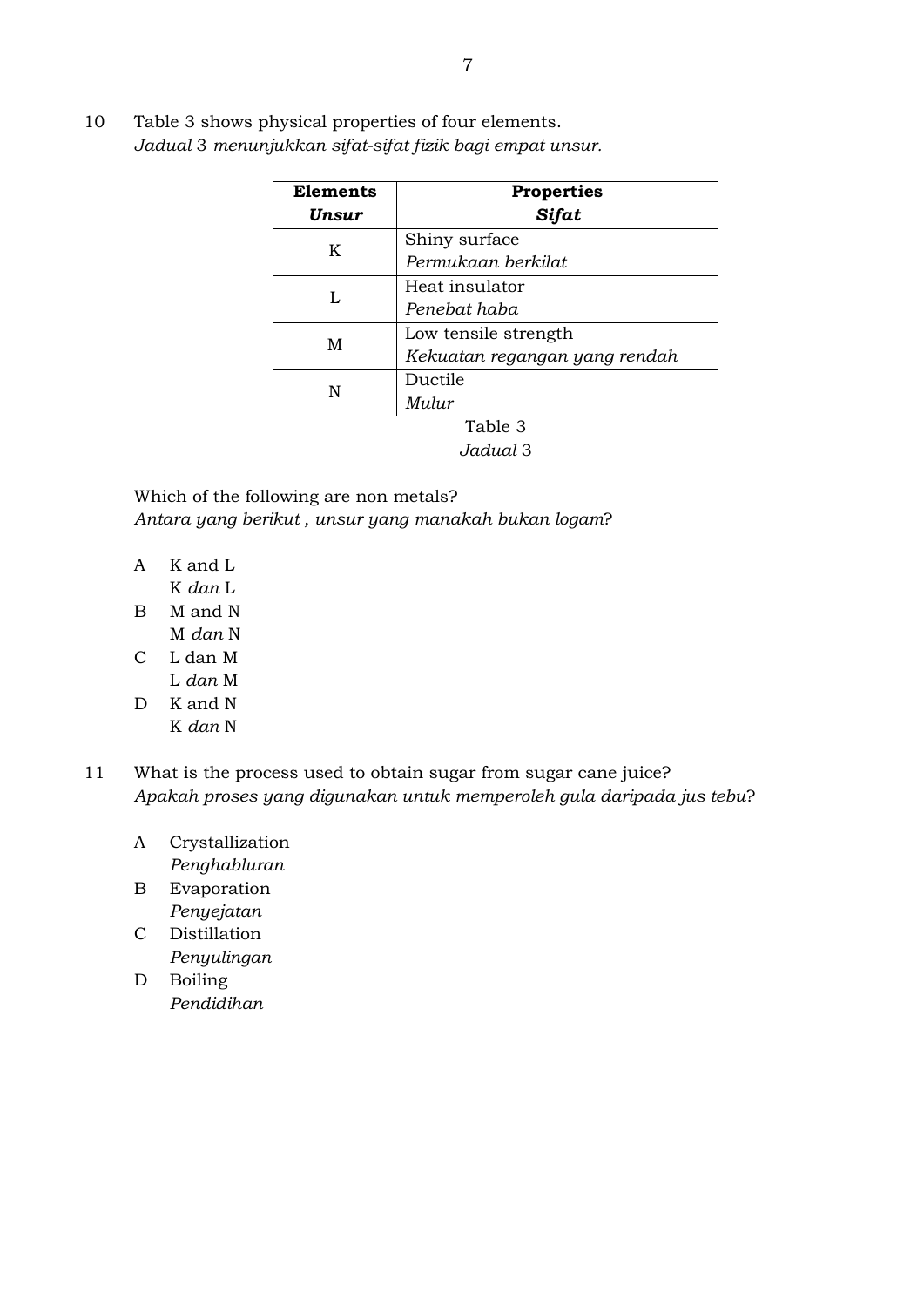- 12 Which of the following is a chemical changes? *Antara berikut yang manakah merupakan suatu perubahan kimia*?
	- A Ice melting *Peleburan ais*
	- B Burning of candle *Nyalaan lilin*
	- C Dissolving salt in water *Melarutkan garam dalam air*
	- D Water evaporating from a pool *Air meruap daripada kolam*
- 13 The following word equation shows a chemical reaction in industry. *Persamaan perkataan berikut menunjukkan suatu tindakbalas kimia dalam industri*.



Which of the following characteristic refers to the chemical reaction? *Antara yang berikut,ciri yang manakah merujuk kepada tindakbalas kimia tersebut*?

- A Endothermic reaction *Tindakbalas endotermik*
- B Heat energy is released *Tenaga haba dibebaskan*
- C The reaction is irreversible *Tindakbalas adalah tidak berbalik*
- D Do not produced new substance *Tidak menghasilkan bahan baru*
- 14 Table 4 shows the result of an experiment to study the reaction of metals with oxygen. *Jadual* 4*menunjukkan keputusan eksperimen untuk mengkaji tindakbalas logam terhadap oksigen.*

| Type of metal<br>Jenis logam | <b>Observation</b><br>Pemerhatian |
|------------------------------|-----------------------------------|
| X                            | Bright glow                       |
|                              | Baraan terang                     |
|                              | Bright flame                      |
|                              | Nyalaan terang                    |
|                              | Dimly glow                        |
|                              | Baraan malap                      |

Table 4 *Jadual* 4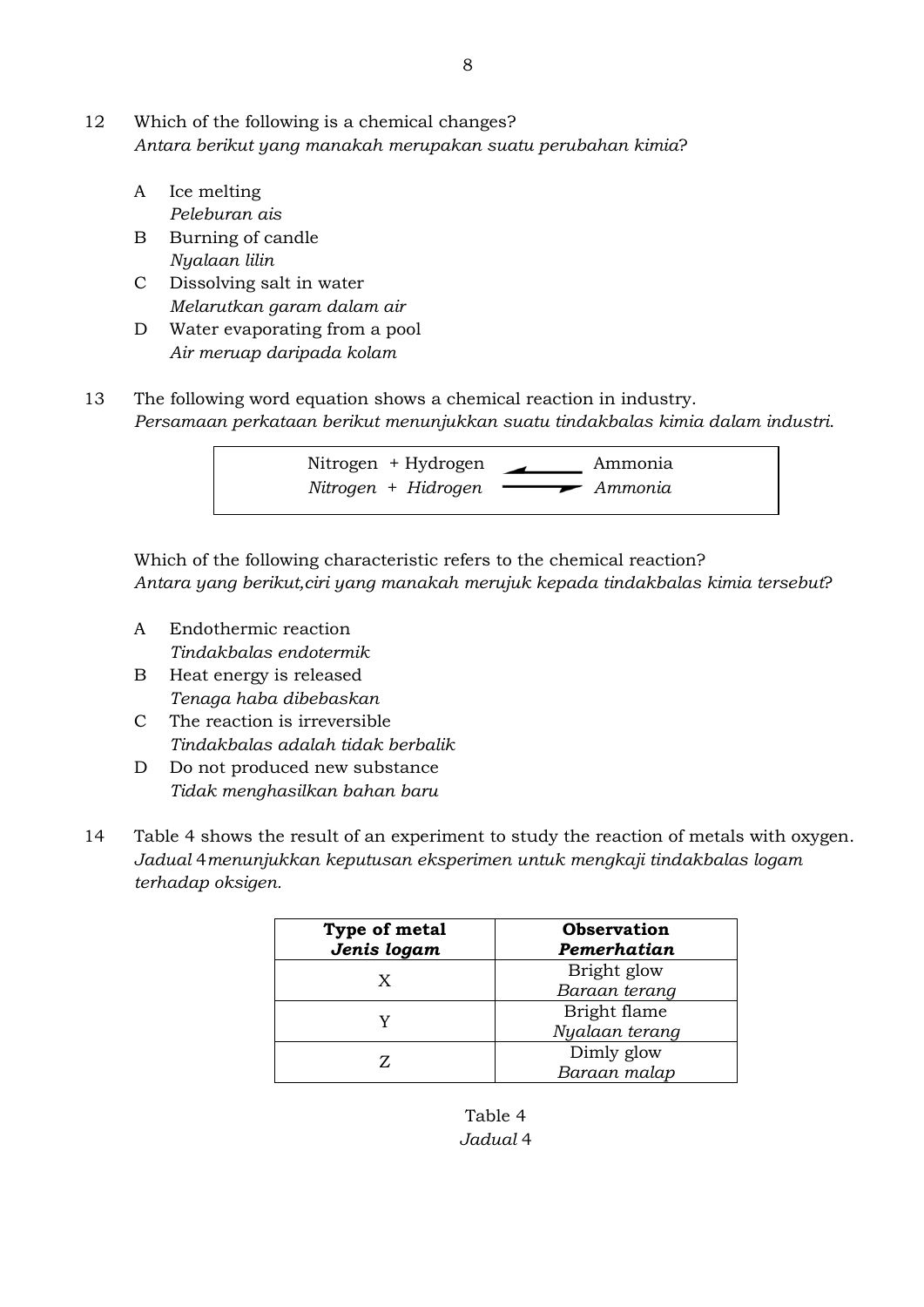What is the reactivity series in ascending order? *Apakah susunan kereaktifan dalam turutan menaik*?

- A X, Z, Y
- B Z, X, Y
- C Y, X, Z
- D X, Y, Z

15 A night hawker needs a bright light to use for the whole night. What type of battery is suitable to be used? *Seorang peniaga pasar malam memerlukan lampu yang terang sepanjang malam. Apakah jenis bateri yang sesuai digunakan*?

- A Dry cells *Sel kering*
- B Mercury oxide *Merkuri oksida*
- C Nickel-cadmium *Nikel-kadmium*
- D Lead acid accumulator *Akumulator asid plumbum*
- 16 Diagram 3 shows the penetrating power of radioactive radiation. *Rajah* 3*menunjukkan kuasa penembusan sinaran radioaktif.*



*Sinar gama*

Alpha ray *Sinar alfa*

*Sinar alfa* D Gamma ray *Sinar gama*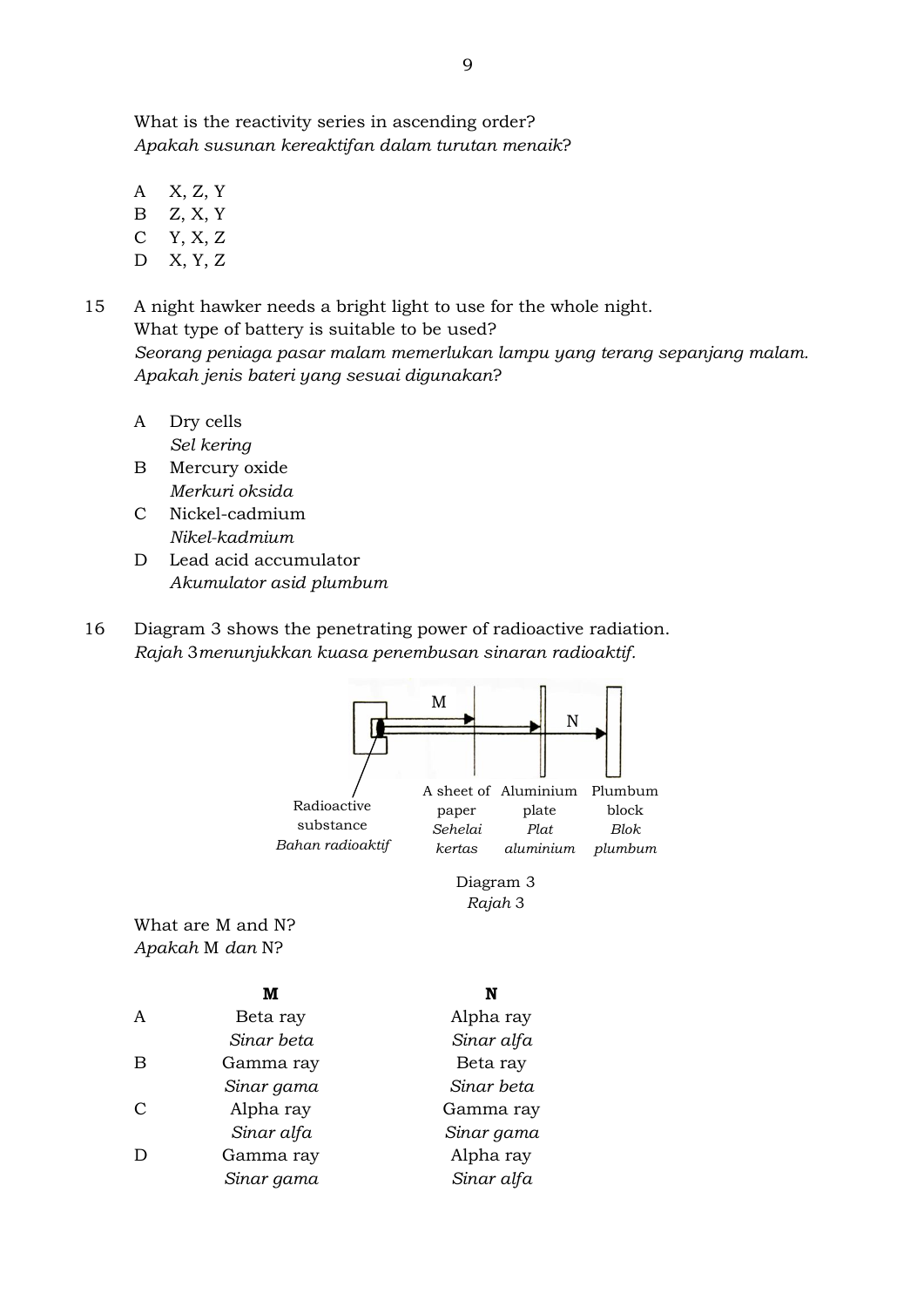17 Diagram 4 shows a worker detecting leakages using radioisotopes. *Rajah* 4 *menunjukkan seorang pekerja sedang mengesan kebocoran menggunakan radioisotop.*



 Diagram 4  *Rajah* 4

Which of the following radioisotopes is used? *Antara yang berikut, radioisotop yang manakah digunakan*?

- A Cobalt-60 *Kobalt-*60
- B Carbon-14 *Karbon-*14
- C Sodium-24 *Natrium -*24
- D Phosphorous-32 *Fosforus-*32

18 Which of the following is a reason of installing thick concrete walls at a nuclear reactor?

*Antara yang berikut, yang manakah sebab pemasangan dinding konkrit tebal pada reaktor nuklear*?

- A Strengthen the reactor building *Menguatkan bangunan reaktor*
- B Protect the reactor from explosion *Melindungi reaktor dari meletup*
- C Prevent the loss of heat to surrounding *Menghalang kehilangan haba ke persekitaran*
- D Prevent the release of radiation to surrounding *Menghalang pelepasan sinaran ke persekitaran*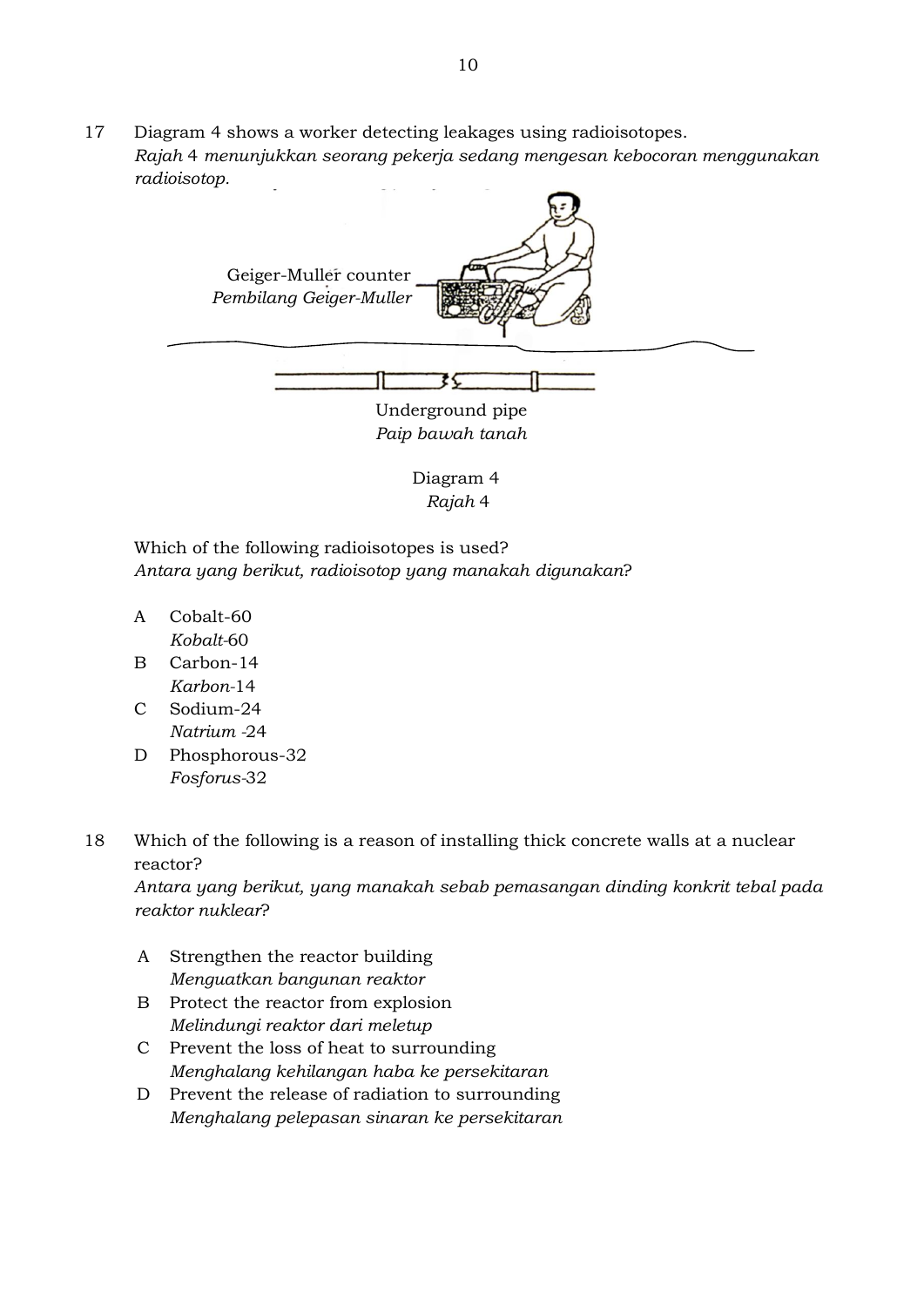19 Diagram 5 shows the formation of an image by a convex lens. *Rajah*5*menunjukkan pembentukan imej oleh suatu kanta cembung.*



 Diagram 5  *Rajah* 5

Where is the position of the object? *Di manakah kedudukan objek itu*?

- A Twice the focal length *Dua kali panjang fokus*
- B Same as the focal length *Sama dengan panjang fokus*
- C Less than the focal length *Kurang daripadapanjang fokus*
- D More than twice the focal length *Lebih daripada dua kali panjang fokus*
- 20 Diagram 6 shows an optical instrument used to see an object behind the obstacle. *Rajah* 6 *menunjukkan suatu alat optik yang digunakan untuk melihat objek di belakang suatu halangan.*



 *Rajah* 6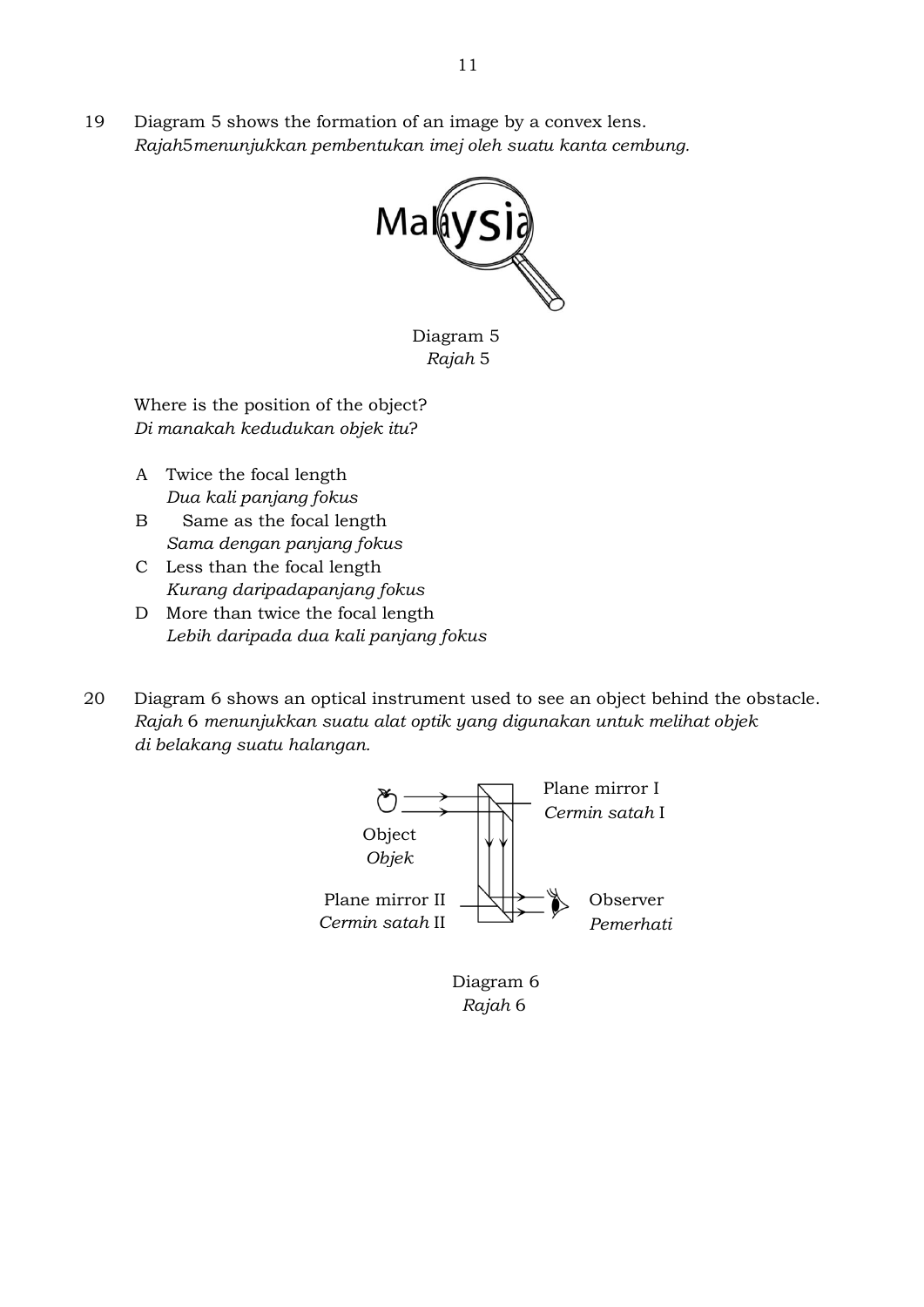What is the characteristic of the image seen by the observer? *Apakah ciri imej yang dapat dilihat oleh pemerhati*?

- A Same size as the object *Sama saiz dengan objek*
- B Laterally inverted *Songsang sisi*
- C Magnified *Dibesarkan*
- D Inverted *Songsang*
- 21 Diagram 7 shows a ray of white light passing through a prism. *Rajah* 7 *menunjukkan suatu sinar cahaya putih melalui suatu prisma.*



What is the process involved? *Apakah proses yang terlibat*?

- A Scattering of light *Penyerakan cahaya*
- B Dispersion of light *Penyebaran cahaya*
- C Addition of coloured light *Penambahan cahaya berwarna*
- D Subtraction of coloured light *Penolakan cahaya berwarna*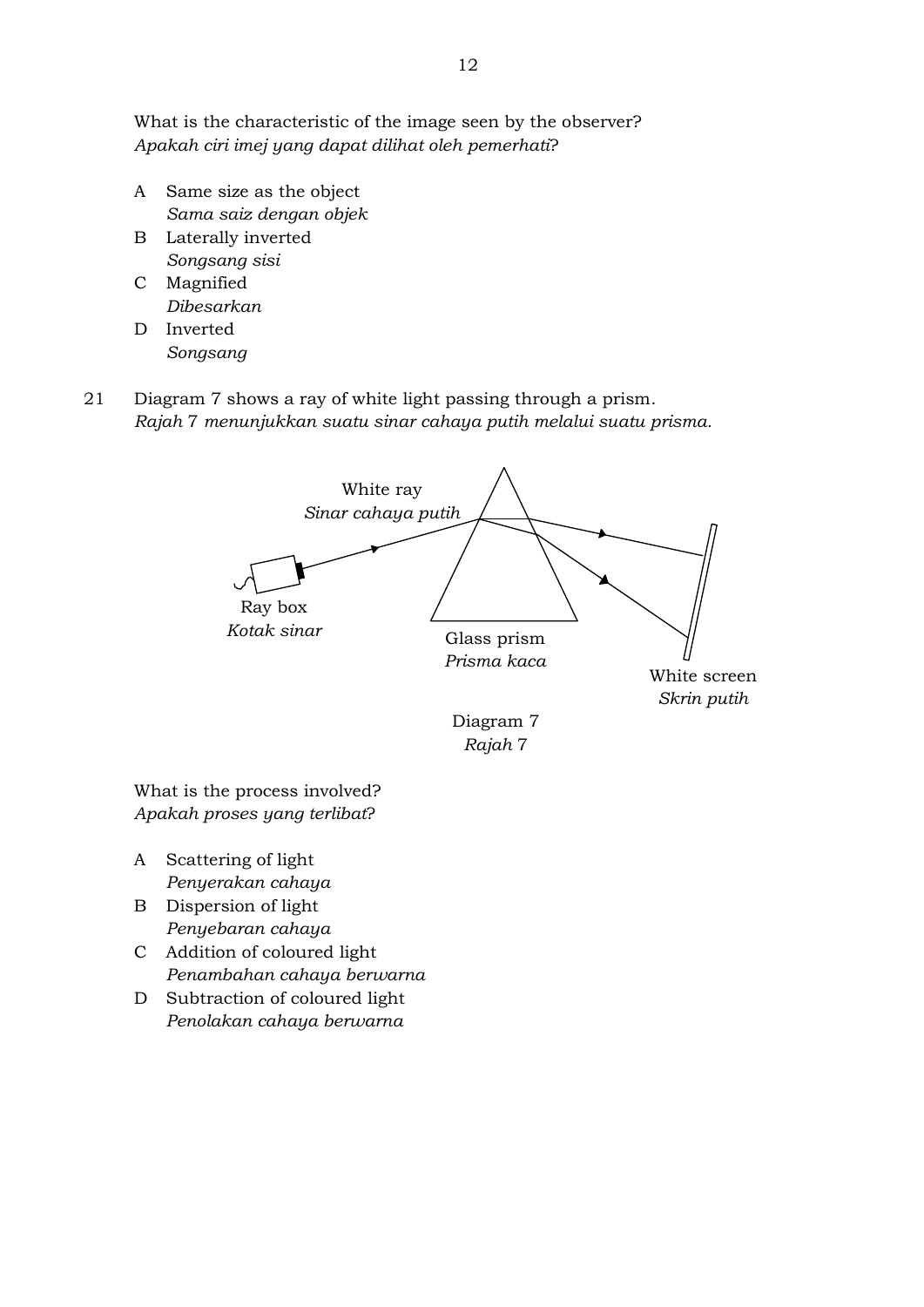22 Diagram 8 shows a male peacock showing off its colourful feather. *Rajah* 8*menunjukkan seekor burung merak jantan memperagakanbulunya yang berwarna-warni.*



Diagram 8 *Rajah*8

The importance of colour to the peacock is for *Kepentingan warna kepada burung merak adalah untuk*

- A mating. *mengawan.*
- B warning. *amaran*.
- C protection. *perlindungan.*
- D camouflage. *penyamaran.*

23 Diagram 9 shows the arrangement of atoms in two types of alloys. *Rajah* 9 *menunjukkan susunan atom bagi dua jenis aloi.*



What is X? *Apakah* X?

- A Iron *Besi*
- B Copper *Kuprum*
- C Aluminium *Aluminium*
- D Magnesium *Magnesium*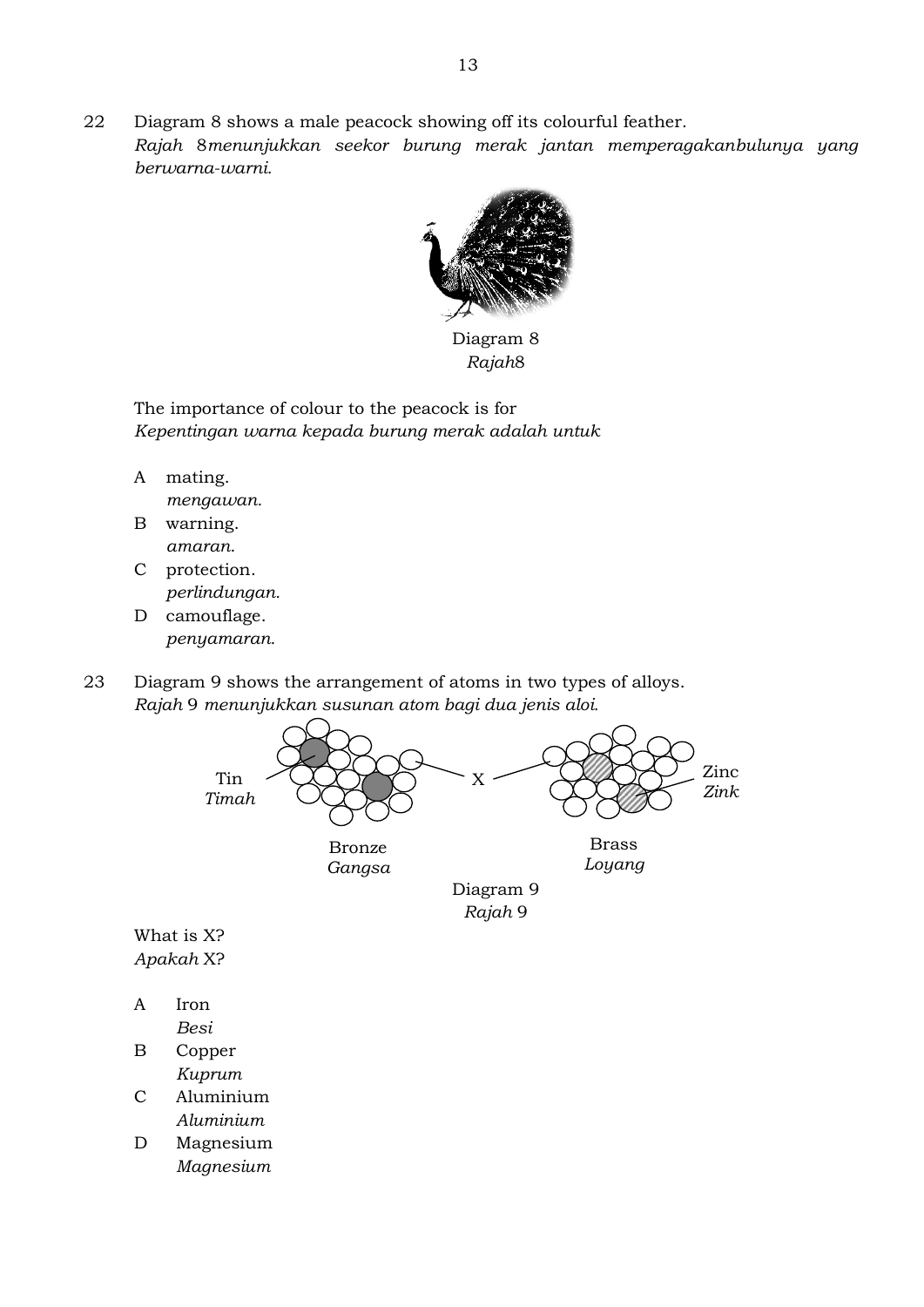24 The following word equation represents a chemical process in industry. *Persamaan perkataan berikut mewakili suatu proses kimia dalam industri.*

| Ammonia |  | Urea |
|---------|--|------|
| Ammonia |  | Urea |

What is Q? *Apakah* Q?

- A Oksigen *Oksigen*
- B Glucose *Glukosa*
- C Sulphuric acid *Asid sulfurik*
- D Carbon dioxide *Karbon dioksida*
- 25 Diagram 10 shows a type of pollution from a factory. *Rajah*10*menunjukkan sejenis pencemaran dari sebuah kilang.*



 Diagram 10  *Rajah* 10

What is the effect of this pollution? *Apakah kesan pencemaran tersebut*?

- A Increase the oxygen gas *Meningkatkan gas oksigen*
- B Decrease the carbon dioxide gas *Mengurangkan gas karbon dioksida*
- C Destroys plants as the soil becomes too acidic *Memusnahkan tumbuhan akibat tanah menjadi berasid*
- D Destroys plants as the soil becomes too alkaline *Memusnahkan tumbuhan akibat tanah menjadi beralkali*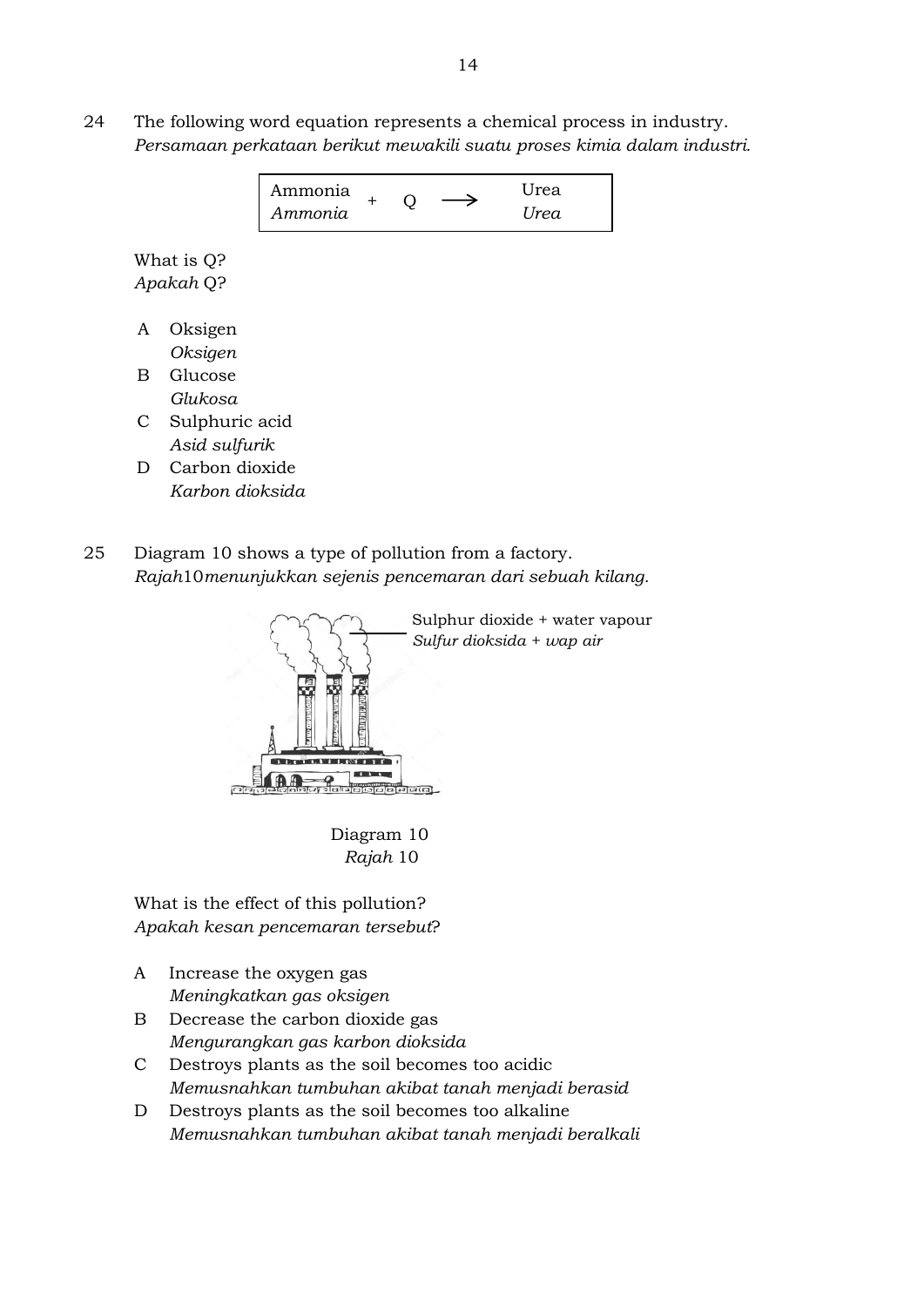- 26 Which of the following condition is suitable for the growth of microorganism? *Antara yang berikut, keadaan yang manakah sesuai untuk pertumbuhan mikroorganisma*?
	- A Neutral and dry *Neutral dan kering*
	- B Acidic and dark *Berasid dan gelap*
	- C Dark and neutral *Gelap dan neutral*
	- D Alkaline and under the sunlight *Beralkali dan di bawah cahaya matahari*
- 27 Which of the following microorganisms are involved in decomposition process? *Antara yang berikut, pasangan yang manakah yang terlibat dalam proses penguraian*?
	- A Viruse and protozoa *Virusdan protozoa*
	- B Bacteria and fungi *Bakteria dan kulat*
	- C Protozoa and algae *Protozoa dan alga*
	- D Algae and bacteria *Alga dan bakteria*
- 28 Diagram 11 shows a pharmaceutical product. *Rajah* 11*menunjukkan suatu produk farmasi.*



 Diagram 11  *Rajah* 11

Siti applies this cream on her skin. She might have been infected with *Siti menyapu krim tersebut pada kulitnya. Dia mungkin dijangkitinya* oleh

- A cholera *kolera*
- B syphilis *sifilis*
- C ringworm *kurap*
- D tuberculosis *tuberkulosis*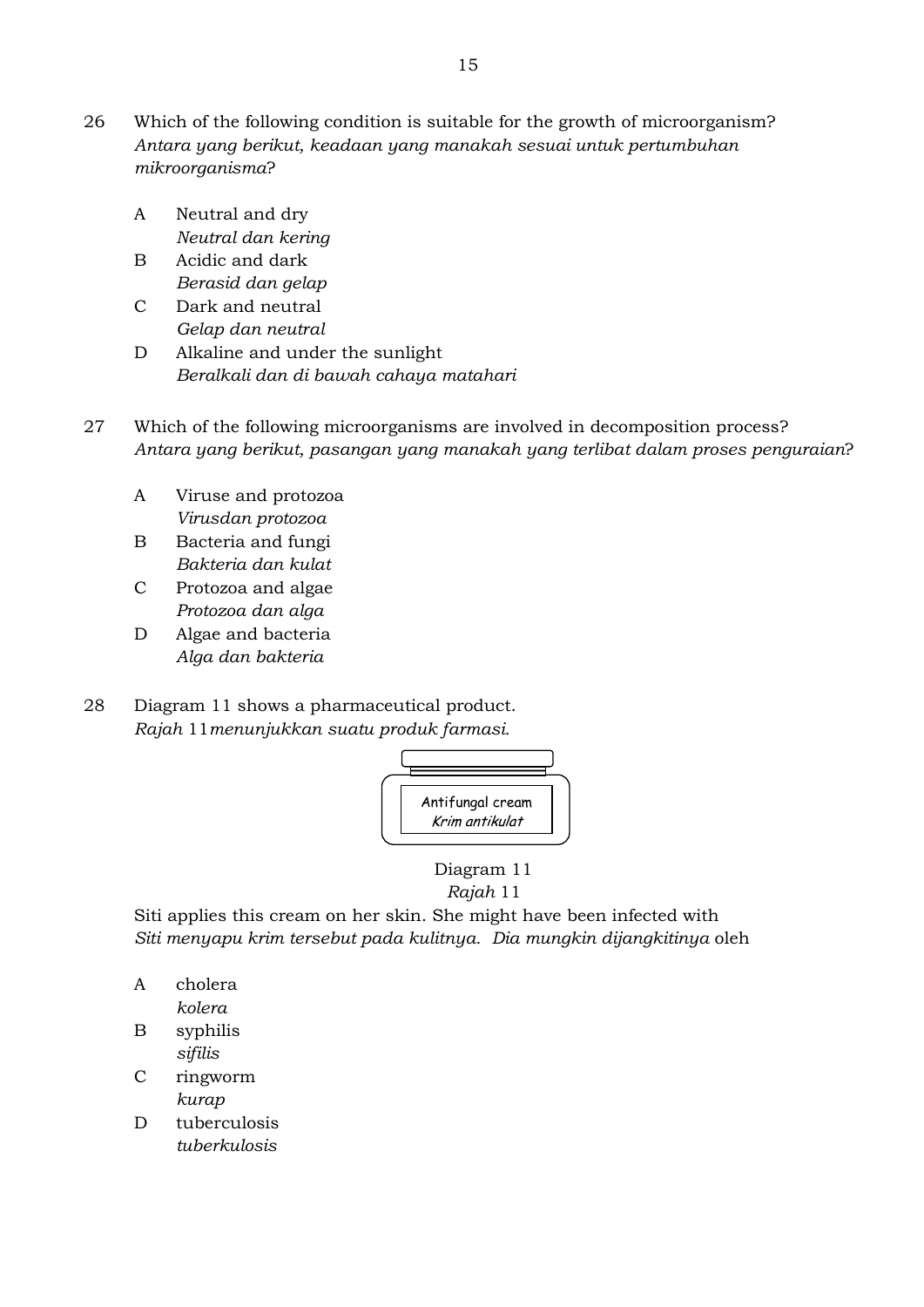29 P, Q, R dan S shows four types of disease.

P, Q, R *dan* S *menunjukkan empat jenis penyakit.*

| P  | Cholera<br>Taun                     |
|----|-------------------------------------|
| O) | Food poisoning<br>Keracunan makanan |
| R  | Malaria<br>Malaria                  |
| S  | Dengue fever<br>Demam denggi        |

Which pair of disease and vector is correct? *Pasangan penyakit dan vektor manakah yang betul*?

|                | <b>Mosquito</b> | Housefly |  |
|----------------|-----------------|----------|--|
|                | <b>Nyamuk</b>   | Lalat    |  |
| A              |                 | R. O     |  |
| Β              | R, S            | P, O     |  |
| $\overline{C}$ |                 | R, S     |  |
| D              |                 | SP       |  |

30 Table 5 shows the calorific value for three types of food. *Jadual* 5 *menunjukkan nilai kalori bagi tiga jenis makanan*.

| Food<br><b>Makanan</b>   | Calorific value (kJ/g)<br>Nilai kalori (kJ/g) |
|--------------------------|-----------------------------------------------|
| Rice<br>Nasi             | 15.31                                         |
| Ayam<br>Chicken          | 5.90                                          |
| Soybean milk<br>Air soya | 14.10                                         |

#### Table 5  *Jadual* 5

Alya takes 200 g rice, 150 g chicken and 150 g soybean milk. What is the the total calorific value that she takes? *Alya mengambil* 200 g *nasi,* 150 g *ayam dan* 150g *air soya. Berapakah jumlah nilai kalori yang diambilnya*?

A 3000 kJ B 3062 kJ C 3947 kJ D 6062 kJ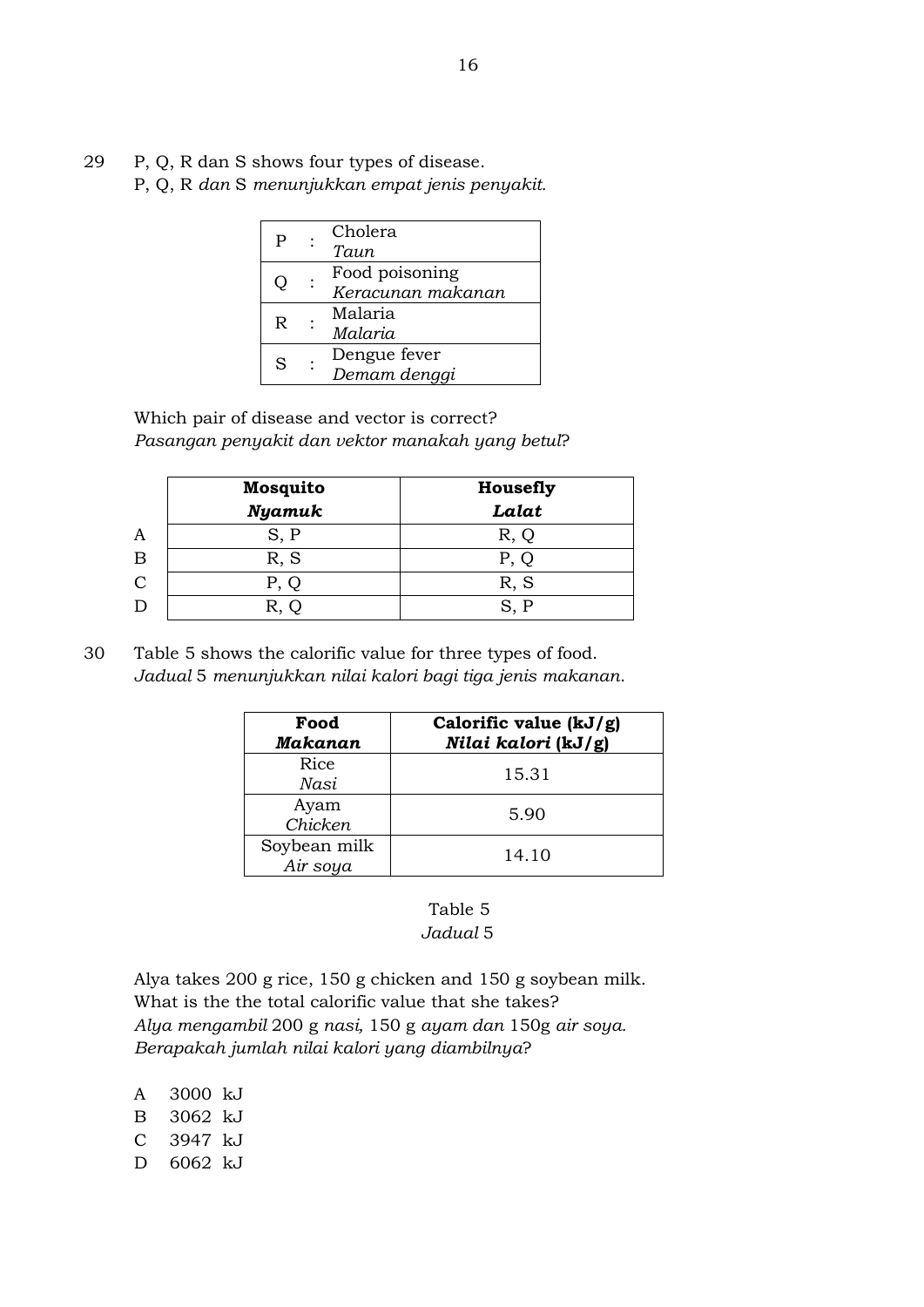31 Diagram 12 shows the cross section of clogged artery. *Rajah* 12 *menunjukkan keratan rentas suatu arteri yang tersumbat.*



The disease is caused by excessive intake of *Penyakit tersebut disebabkan oleh pengambilan berlebihan*

A iron.

*zat besi.*

- B calcium. *kalsium.*
- C vitamin D. *vitamin* D.
- D cholesterol. *kolesterol.*

32 The information below shows the advices given by a doctor. *Maklumat di bawah menunjukkan saranan yang diberikan oleh seorang doktor.*

- J Always drink calcium milk  *Sentiasa minum susu berkalsium*
- K Eat more fruits and vegetables  *Lebihkan buahan dan sayuran*
- L Reduce sugary foods  *Kurangkan makanan manis*
- M Reduce of salty foods  *Kurangkan makanan bergaram*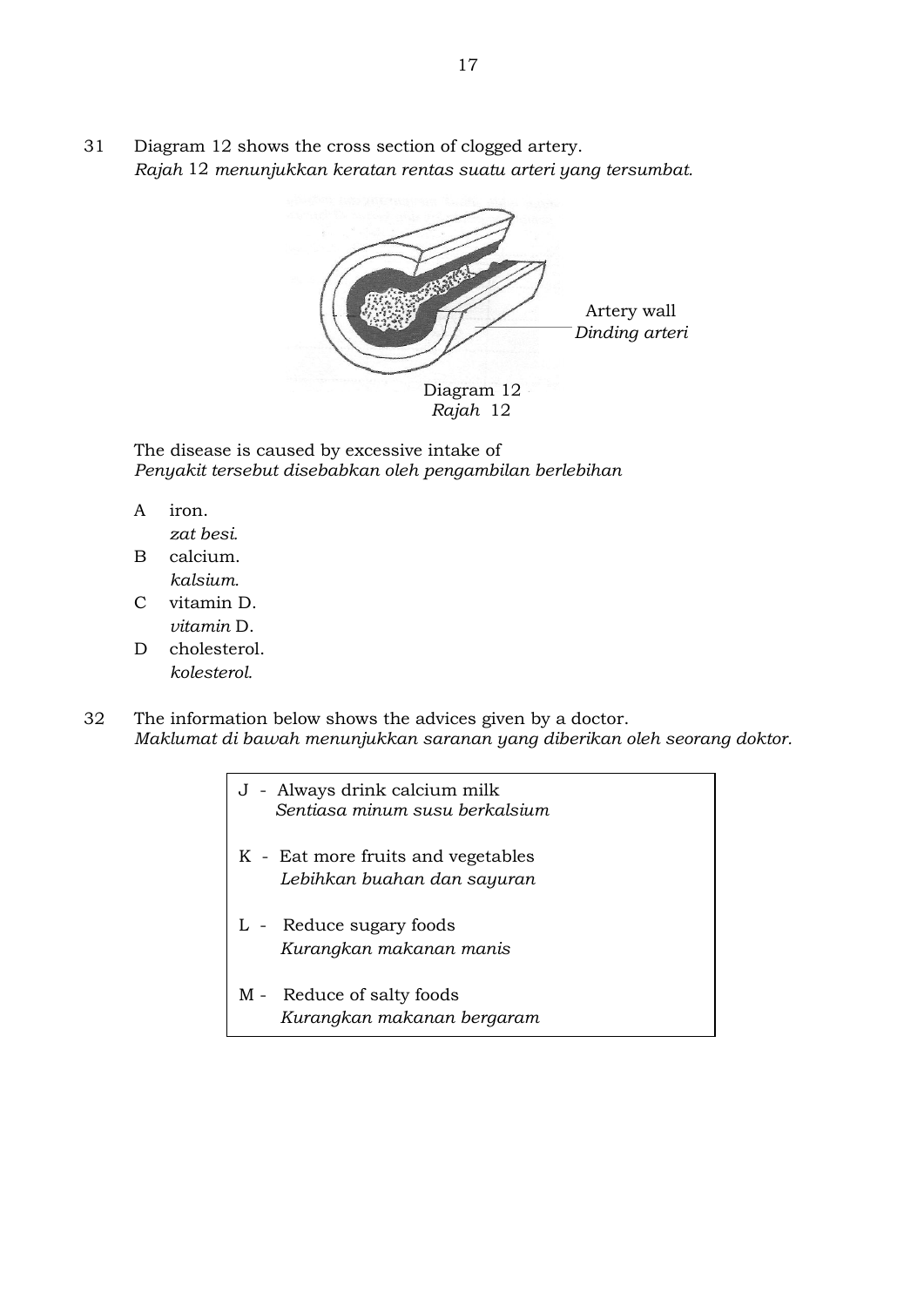Based on the above information, what are the suitable advices given to a pregnant woman?

*Berdasarkan maklumat di atas, apakah saranan yang sesuai diberikan kepada seorang ibu yang hamil*?

- A J and K
	- J *dan* K
- B J and L J *dan* L
- C J, K and L J, K *dan* L
- D J, K, L and M J, K, L *dan* M
- 33 Which phenomenon is caused by a high content of carbon dioxide in the atmosphere? *Fenomena manakah yang disebabkan oleh kandungan karbon dioksida* yang *tinggi dalam atmosfera*?
	- A Greenhouse effect *Kesan rumah hijau*
	- B Ozone depletion *Penipisan ozon*
	- C Acid rain *Hujan acid*
	- D Haze *Jerebu*
- 34 Diagram 13 shows a layer T in the atmosphere. *Rajah* 13*menunjukkan satu lapisan* T *di atmosfera.*



 Diagram 13  *Rajah* 13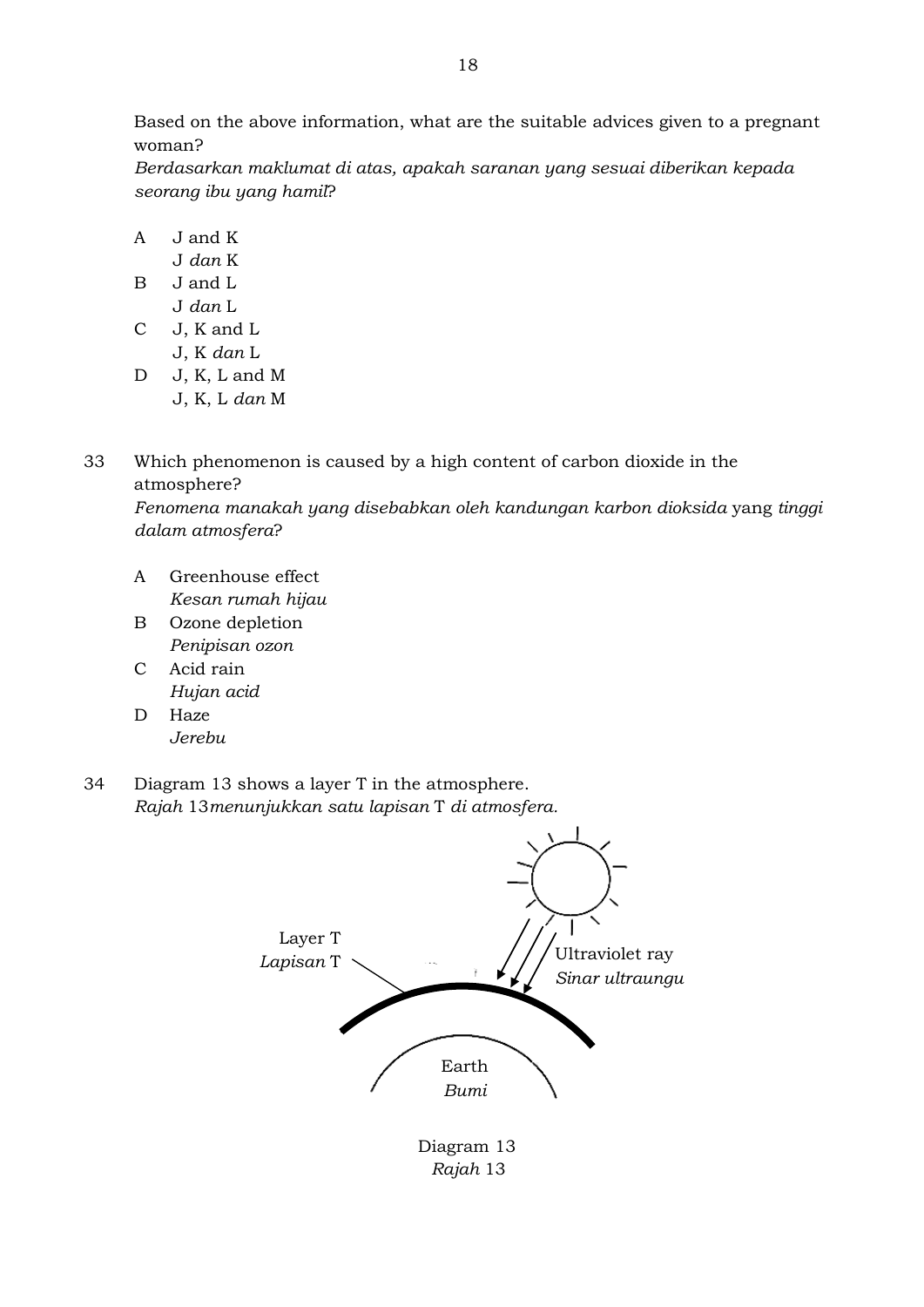How to overcome the problem caused by the depletion of layer T? *Bagaimanakah cara untuk mengatasi masalah penipisan lapisan*T?

- A Replant the tree *Menanam semula pokok*
- B Used the unleaded petrol *Menggunakan petrol tanpa plumbum*
- C Reduce the usage of fossil fuel *Mengurangkan pengunaan bahan api fosil*
- D Reduce the usage of chlorofluorocarbon *Mengurangkan penggunaan kloroflorokarbon*
- 35 Which activity contributes to the preservation and conservation of environment? *Aktiviti manakah yang menyumbang kepada pemeliharaan dan pemuliharaan alam sekitar*?
	- A Open new housing area *Membukakawasan perumahan baru*
	- B Reclaim the river bank *Menambak tebing sungai*
	- C Build a fish pond *Bina kolam ikan*
	- D Reforestration *Penghutanan semula*
- 36 What are elements found in a hydrocarbon? *Apakah unsur yang terdapat dalam suatu hidrokarbon*?
	- A Carbon and hydrogen *Karbon dan hidrogen*
	- B Carbon and nitrogen *Karbon dan nitrogen*
	- C Carbon and oxygen *Karbon dan oksigen*
	- D Carbon and chlorine *Karbon dan klorin*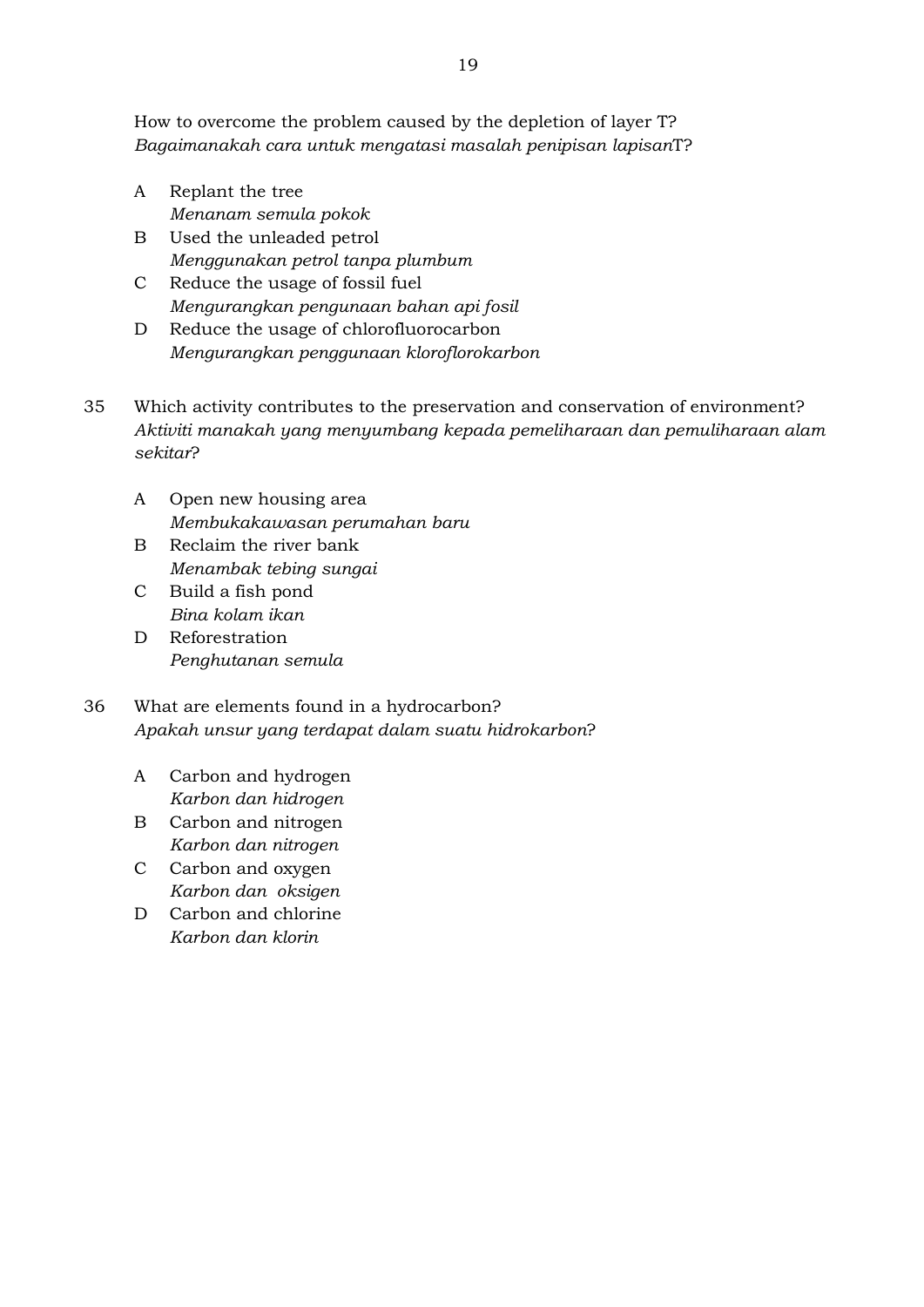- 37 The following information is the procedure of a process. *Maklumat berikut ialah prosedur bagi suatu proses.*
	- 1.  $2 \text{ cm}^3$  of ethanol is mixed with  $2 \text{ cm}^3$  ethanoic acid in a test tube. 2cm3*etanol dicampurkan dengan* 2 cm3 *asid etanoik di dalam satu tabung uji.*
		- 2. A few drops of concentrated sulphuric acid are added. *Beberapa titis asid sulfurik pekat ditambah.*
		- 3. The mixture is heated for five minutes and a fragrant-smelling gas is produced. *Campuran dididihkan selama lima minit dan gas berbau wangi terhasil.*

What is the process? *Apakah proses itu*?

- A Fermentation *Penapaian*
- B Esterification *Pengesteran*
- C Vulcanisation *Pemvulkanan*
- D Polimerisation *Pempolimeran*
- 38 Which of the following oils is rich in saturated fat? *Antara minyak berikut, yang manakah kaya dengan lemak tepu*?
	- A Ghee *Minyak sapi*
	- B Palm oil *Minyak kelapa sawit*
	- C Olive oil *Minyak zaitun* D Groundnut oil
	- *Minyak kacang tanah*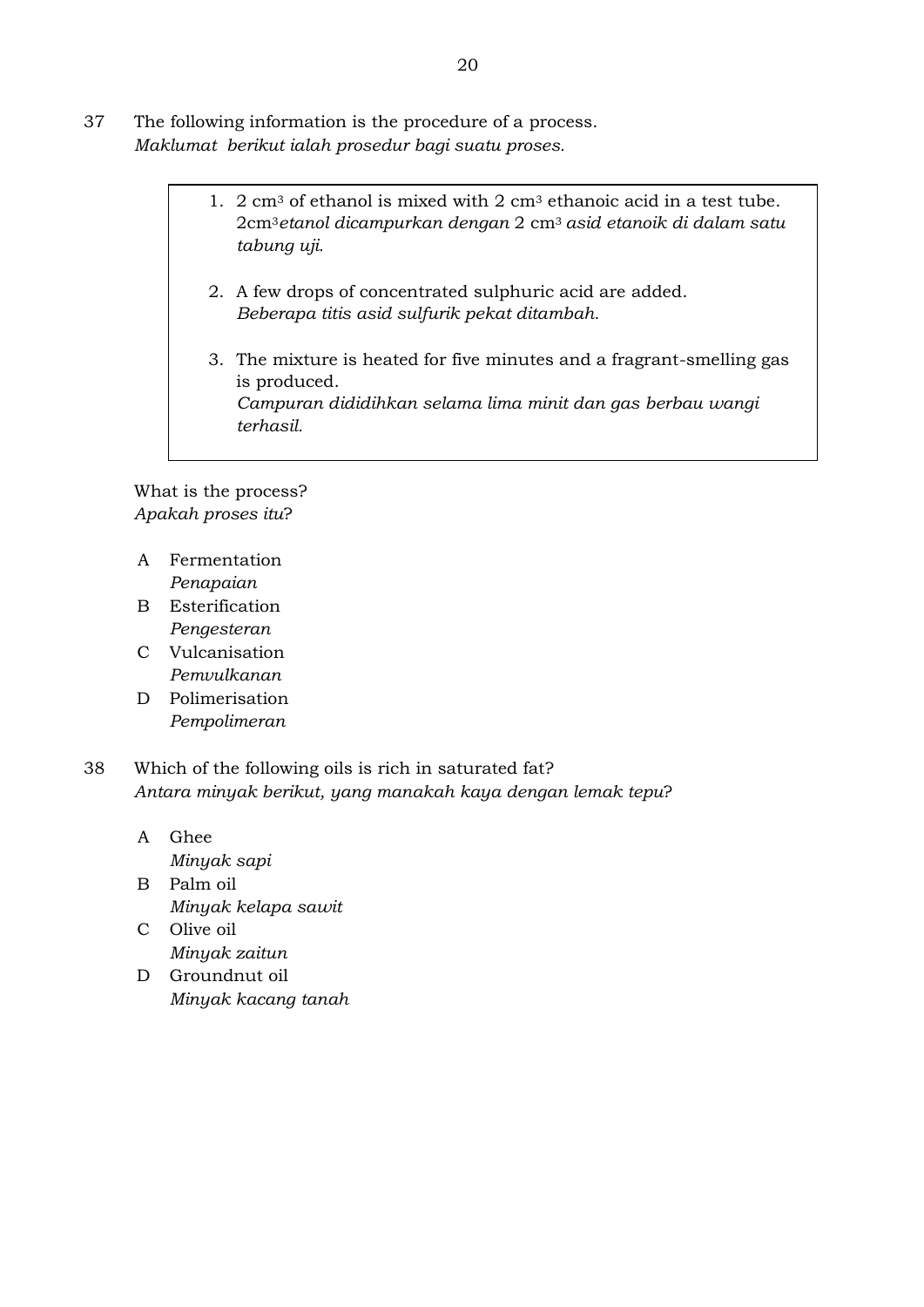39 Diagram 14 shows the steps in palm oil extraction process. *Rajah* 14 *menunjukkan langkah*-*langkah dalam proses pengekstrakan minyak kelapa sawit.*





What is X? *Apakah* X?

- A The oil palm fruit is pasteurised using steam. *Buah sawit dipasteurkan menggunakan stim.*
- B The oil palm fruit is weighed for grading purpose. *Buah kelapa sawit ditimbang untuk tujuan penggredan*
- C The oil palm fruits is separated from its bunches. *Buah kelapa sawit diasingkan daripada tandannya.*
- D The oil palm fruit is pressed using hydraulic press. *Buah kelapa sawit ditekan menggunakan penekan hidraulik.*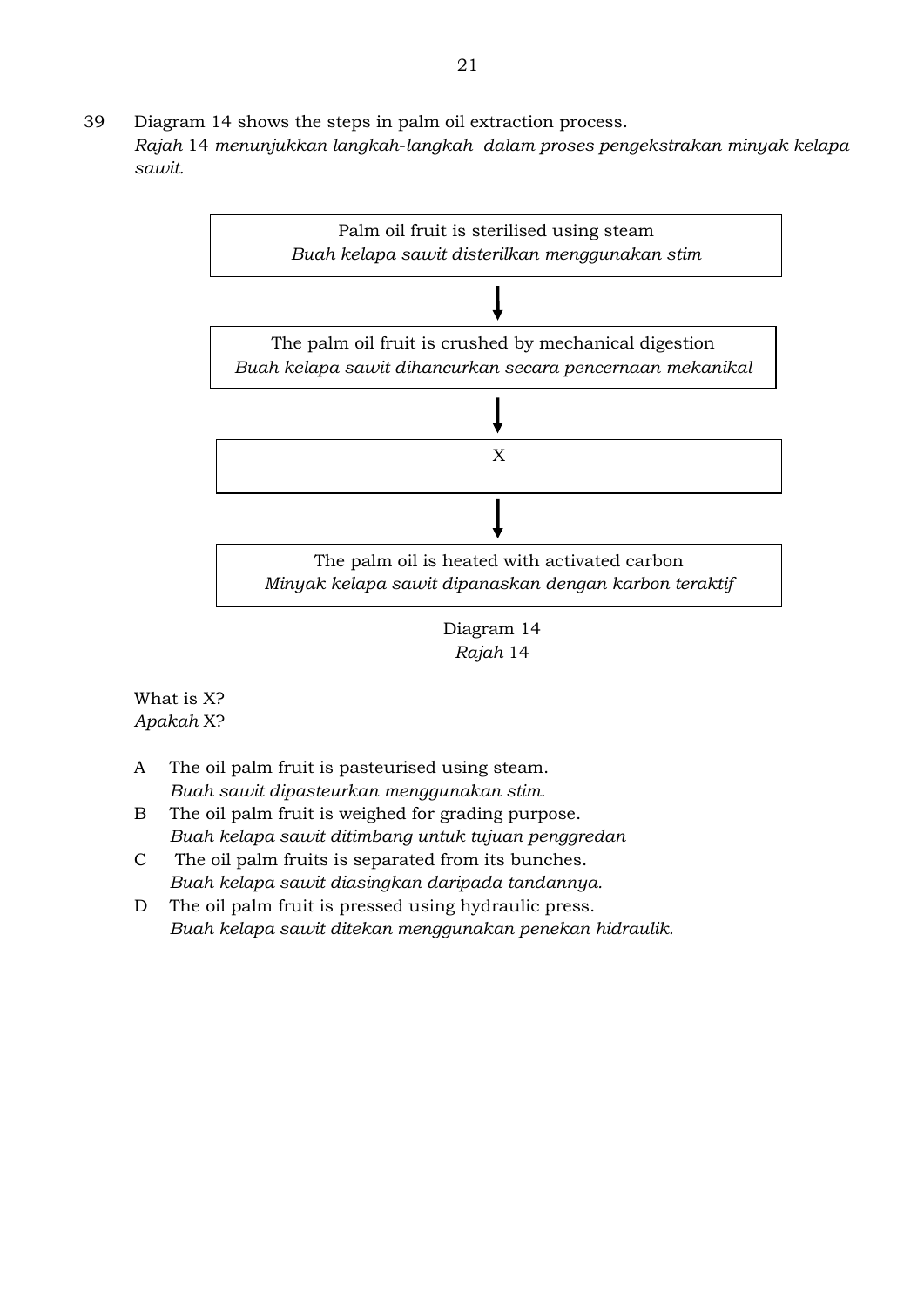40 A car increases its velocity from 10 ms-1 to 50 ms-1 in 5 second. What is the acceleration of the car?

 Acceleration = Final velocity – Initial velocity Time taken

*Sebuah kereta bertambah halaju daripada* 10 ms-1 *kepada* 50 ms-1 *dalam masa*  5*saat.Berapakah pecutan kereta tersebut*?

 *Pecutan = Halaju akhir – Halaju awal Masa diambil*

- A 4 ms-2
- $B = 6$  ms<sup>-2</sup>
- $C \quad 8 \text{ ms}^{-2}$
- D 10 ms-2
- 41 Which model of shoe exerts the highest pressure on the sandy beach when worn by a same person?

*Model kasut yang manakah menghasilkan tekanan yang paling tinggi ke atas pasir pantai jika dipakai oleh orang yang sama*?

A







C



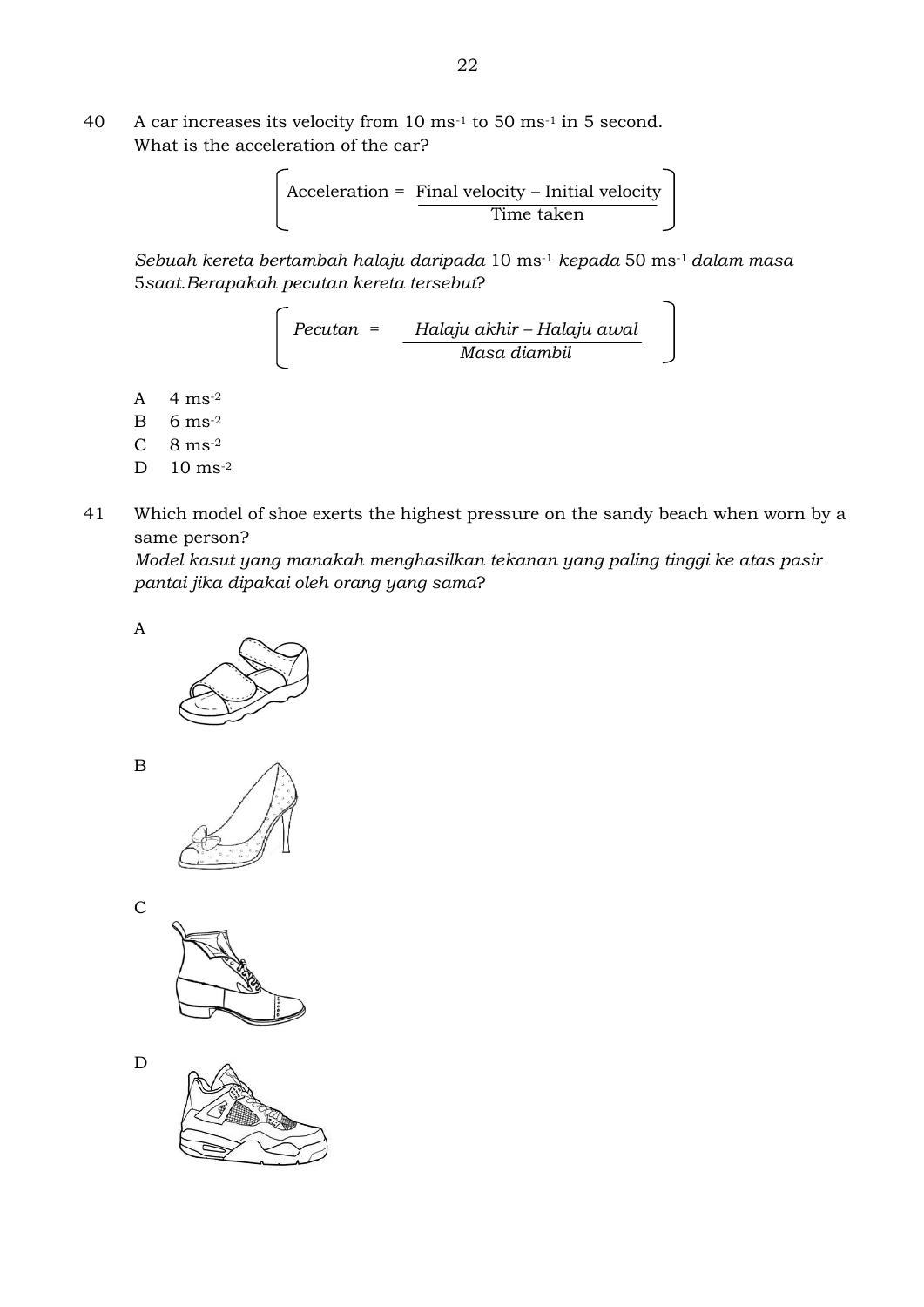- 42 Which the following is correct about the rocket engine? *Antara berikut, yang manakah benar tentang enjin roket*?
	- A Carries fuel in the form of liquid hydrogen *Membawa bahan api dalam bentuk hidrogen cecair*
	- B Use oxygen from atmosphere *Menggunakan oksigen daripada atmosfera*
	- C Travel in atmosphere only *Bergerak dalam atmosfera sahaja*
	- D Use kerosene as fuel *Menggunakan kerosin sebagai bahanapi*
- 43 Pak Usop bought 2kg of fish. He wants to keep them for 3 month at room temperature.

Which of the following is the best method for him to preserve the fish? *Pak Usop membeli* 2kg *ikan. Dia hendak menyimpan ikan tersebut untuk* 3 *bulan pada suhu bilik.*

*Antara yang berikut, yang manakah kaedah terbaik untuk mengawet ikan*?

- A Irradiation *Penyinaran*
- B Pasteurisation *Pempasteuran*
- C Vacumm packing *Pembungkusan vakum*
- D Smeary salt then dry in the sun *Melumur garam dan dikeringkan di bawah matahari*
- 44 Which of the following can increase the quality and quantity of food production? *Antara yang berikut, yang manakah boleh meningkatkan kualiti dan kuantiti penghasilan makanan*?

I Use of modern technology *Penggunaan teknologi moden*

II Use of low quality breeds *Penggunaan baka yang rendah kualiti*

III Giving financial aid to the farmer *Memberi bantuan kewangan kepada petani*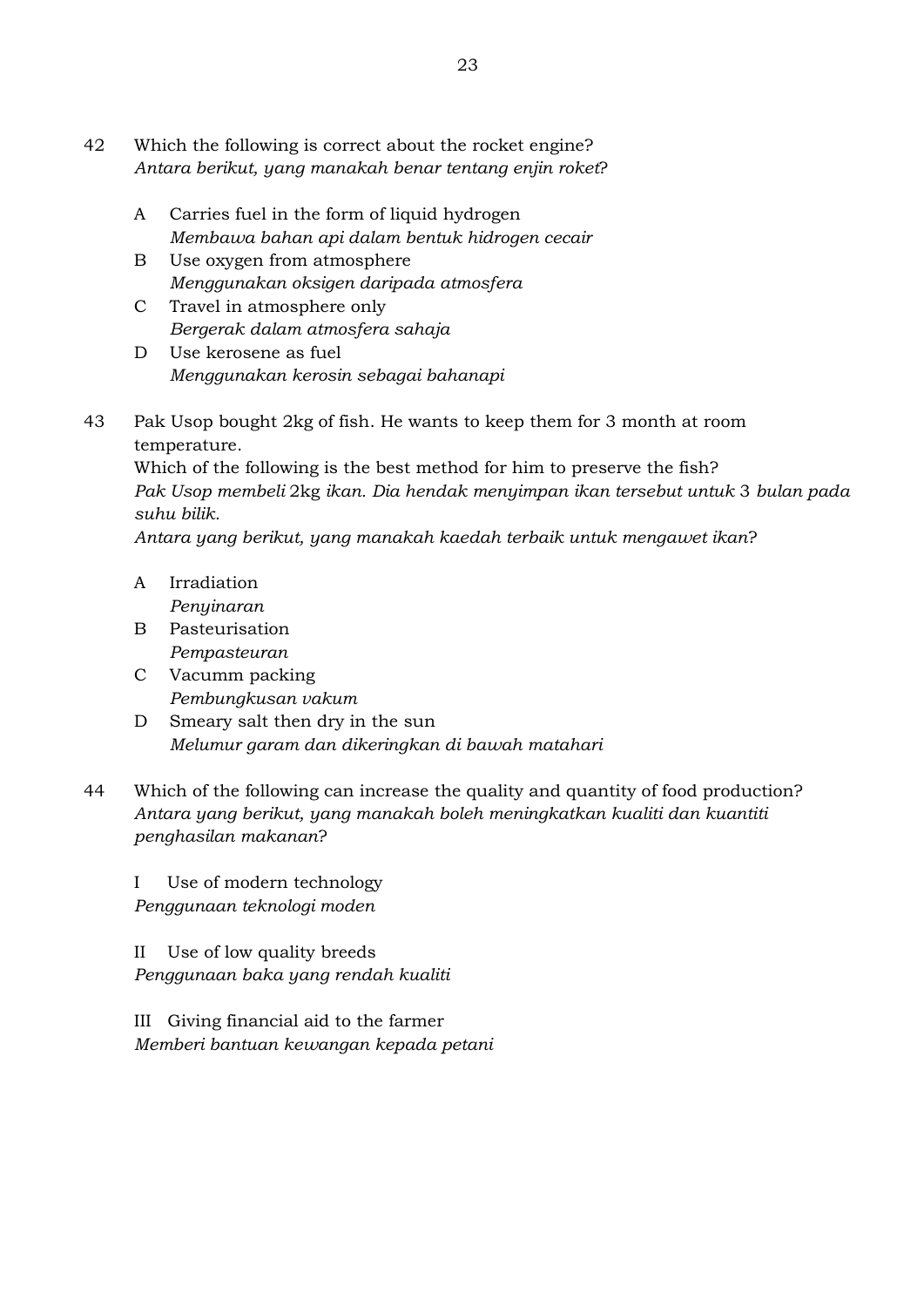- A I only
	- I *sahaja*
- B I *and* IIonly I *dan* II *sahaja*
- C II and III only II *dan* III *sahaja*
- D I, II and III I,II *dan* III
- 45 Which statement is correct about the use of machinery in agriculture? *Pernyataan manakah yang betul tentang penggunaan jentera dalam bidang pertanian*?
	- A Increase the the quantity of crop yields *Meningkatkan kuantiti hasil tanaman*
	- B Improve the quality of agricultural *Meningkatkan mutu pertanian*
	- C Protect crops from pest attack *Melindungi tanaman dari serangan perosak*
	- D Reduce the cost of agriculture *Mengurangkan kos pertanian*
- 46 Which of the following is the characteristic of neoprene? *Antara yang berikut, yang manakah ciri neoprena*?
	- A Soft

*Lembut*

- B More elastic *Lebih kenyal*
- C Heat resistance *Tahan haba*
- D Electric conductor *Konduktor elektrik*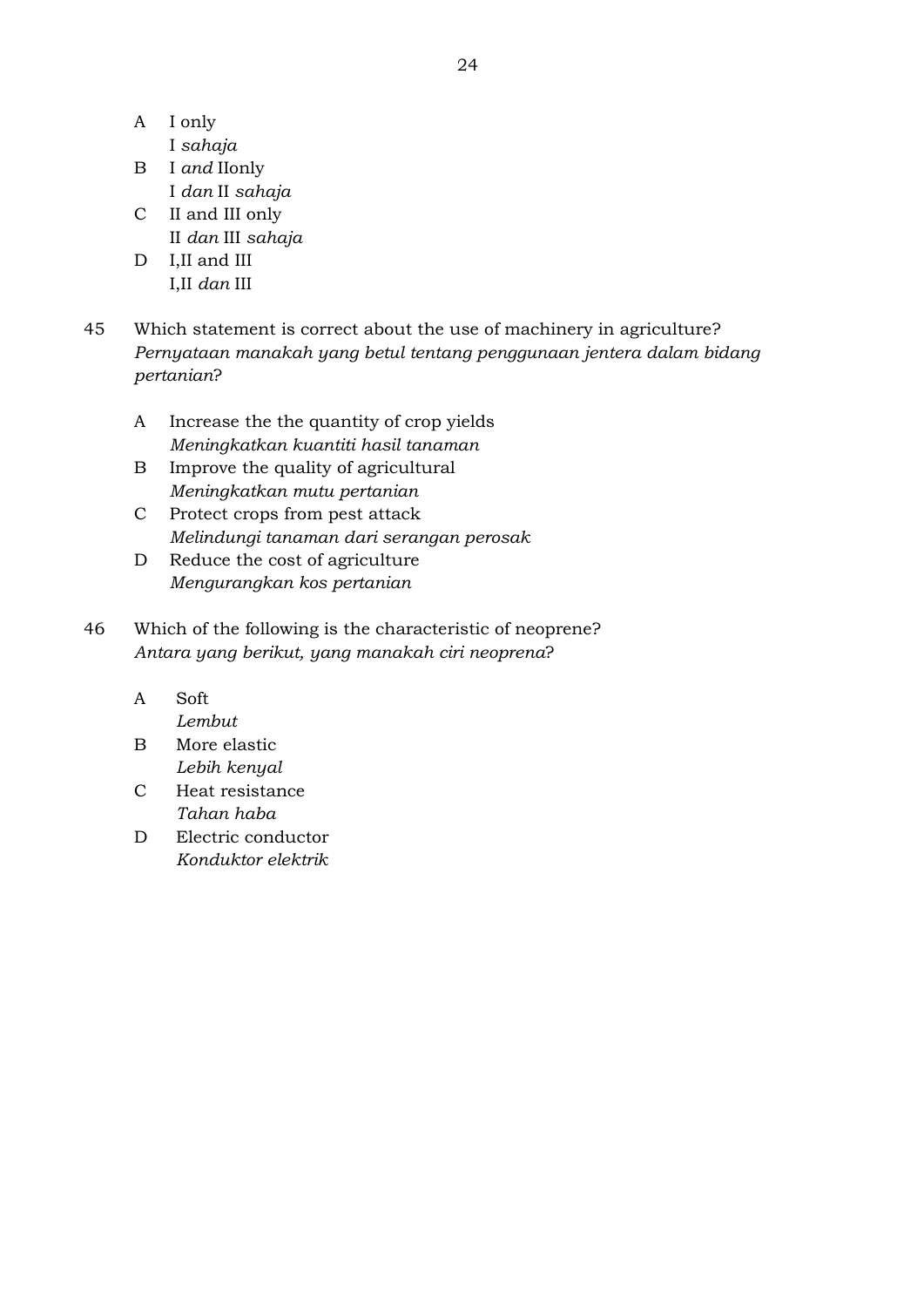47 Diagram 15 shows a product made of X. *Rajah*15 *menunjukkan suatu produk yang diperbuat daripada*X.

Melamine bowl *Mangkuk melamina*

Diagram 15 *Rajah*15

What is X? *Apakah* X?

- A Thermosetting plastic *Plastik termoset*
- B Synthetic rubber *Getah sintetik*
- C Natural rubber *Getah asli*
- D Thermoplastic *Termoplastik*
- 48 Diagram 16 shows a part of an electromagnetic spectrum. *Rajah* 16*menunjukkan sebahagian daripada spektrum elektromagnet.*

### Wavelength increases *Panjang gelombang bertambah*

| Ultraviolet ray | Visible light | W | Microwave       |
|-----------------|---------------|---|-----------------|
| Sinar ultraungu | Cahaya tampak |   | Gelombang mikro |
|                 |               |   |                 |

Diagram 16 *Rajah* 16

What is the usage of W? *Apakah kegunaan* W?

- A Walkie talkie *Walkie talkie*
- B X-raymachine *Mesinsinar-*X
- C Remote control *Alat kawalan jauh*
- D Microwave oven *Ketuhar gelombang mikro*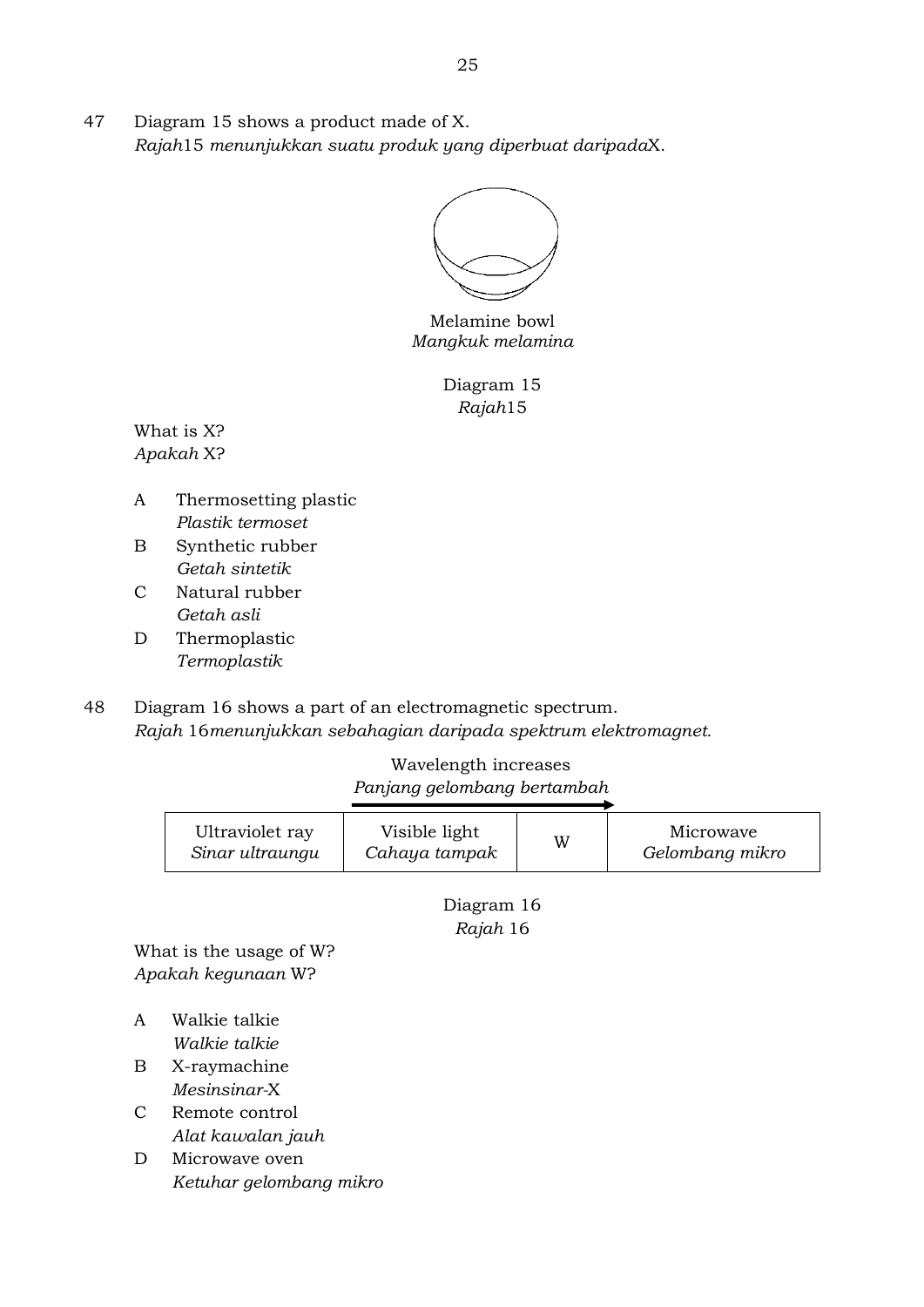49 Rokiah bought a new radio. When she switches on the radio, she could not received a broadcast clearly.

Which part of the radio receiver system should be adjusted?

*Rokiah membeli sebuah radio baharu. Apabila dia menghidupkan radio itu, dia tidak dapat menerima siaran dengan jelas.*

*Bahagian manakah pada system penerima radio itu yang perlu diselaraskan?*

- A Amplifier *Amplifier*
- B Modulator *Modulator*
- C Speaker *Pembesar suara*
- D Aerial *Aerial*
- 50 Diagram17 shows the position of three communication satellites. *Rajah* 17*menunjukkan kedudukan tiga satelit komunikasi.*